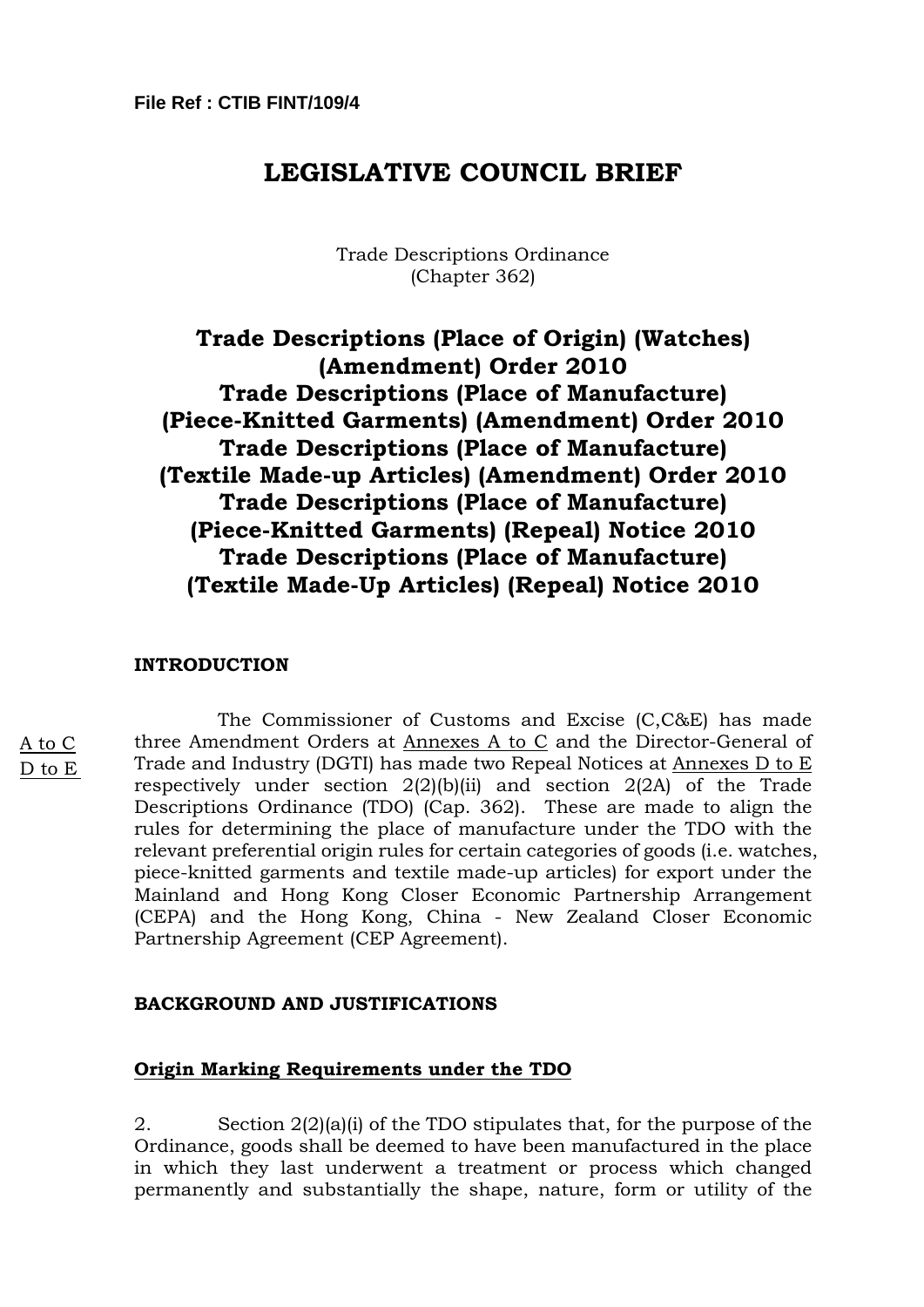basic materials used in their manufacture. It is an offence under the Ordinance if a person applies a false trade description to any goods or supplies, possesses or exports such goods.

3. Notwithstanding the general principle in determining the place of manufacture of goods as set out in section 2(2)(a)(i) of the TDO, C,C&E and DGTI are empowered under section  $2(2)(b)(i)$  & (ii) and section  $2(2A)$  of the TDO to make Orders and Notices respectively to cater for special origin marking needs. In the past, C,C&E and DGTI have made various Orders and Notices respectively, namely Trade Descriptions (Place of Origin) (Watches) Order (Cap. 362D), Trade Descriptions (Place of Manufacture) (Piece-Knitted Garments) Order (Cap. 362H), Trade Descriptions (Place of Manufacture) (Textile Made-up Articles) Order (Cap. 362I), Trade Descriptions (Place of Manufacture) (Piece-Knitted Garments) Notice (Cap. 362G) and Trade Descriptions (Place of Manufacture) (Textile Made-up Articles) Notice (Cap. 362J) for watches, piece-knitted garments and textile made-up articles under the CEPA.

# **To align the Origin Marking Requirements with Origin Rules under the CEP Agreement**

4. Hong Kong and New Zealand signed the CEP Agreement on 29 March 2010. Under the CEP Agreement, the following origin rules were agreed with New Zealand :

- (a) watches assembled in Hong Kong from parts (including watch movements) manufactured outside Hong Kong are regarded as qualified for tariff preference under the CEP Agreement;
- (b) piece-knitted garments with the assembling done in either Hong Kong or the Mainland are regarded as qualified for tariff preference under the CEP Agreement, provided that knitting of knit-to-shape panels from which such piece-knitted garments were made is done in Hong Kong;
- (c) textile made-up articles under the Harmonized System (HS) 1 Chapter 62 with the cutting-to-shape of the fabric done in either Hong Kong or the Mainland are regarded as qualified for tariff preference under the CEP Agreement, provided that sewing of the cut-pieces into the finished products is done in Hong Kong; and

 $\overline{a}$ 1 The Harmonized Commodity Description and Coding System, or Harmonized System (HS) in short, is a commodity coding system designed by the World Customs Organization to serve as a multi-purpose classification suitable for use by customs and statistical authorities, traders, carriers and others concerned with international trade.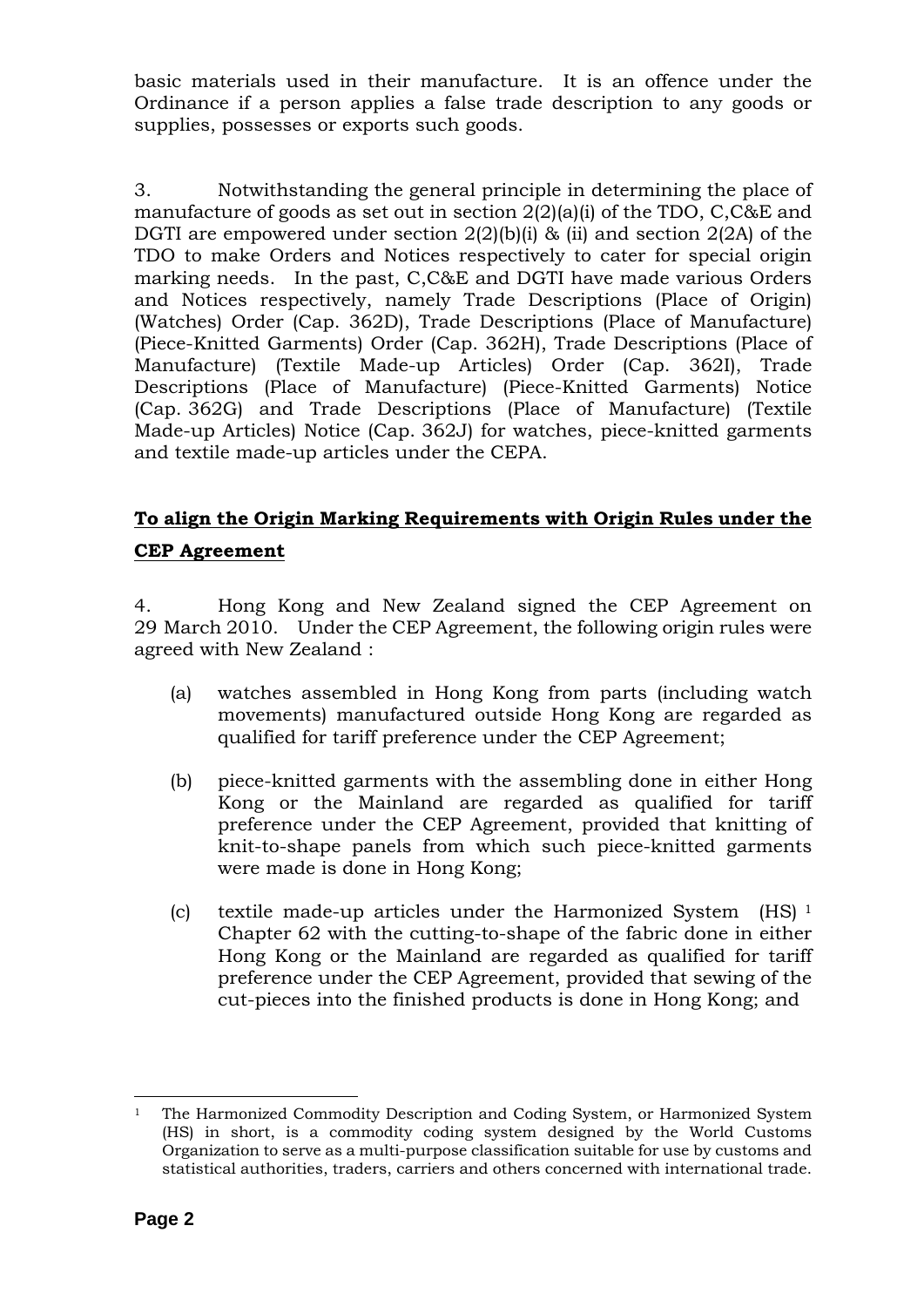(d) textile made-up articles under HS Chapters  $61$  and  $63<sup>2</sup>$  with both the cutting-to-shape and the sewing of the cut-pieces done in Hong Kong are regarded as qualified for tariff preference under the CEP Agreement.

5. The CEP Agreement's origin rules for the products mentioned in the above paragraph are different from the existing rules for determining the place of manufacture of those goods under the TDO. To avoid any inadvertent misstatement of the place of manufacture under the TDO and hence breach of TDO by exporters claiming preferential tariff treatment under the CEP Agreement, it is necessary for C,C&E to make Amendment Orders under the TDO to align the origin marking requirements under the TDO with the preferential origin rules as agreed with New Zealand under the CEP Agreement.

6. In addition to aligning the origin marking requirements resulting from the CEP Agreement, the opportunity is also taken by C,C&E to amend Cap. 362H and Cap. 362I to include new provisions to provide for the special origin rules regarding certain textile products for export to the Mainland under the CEPA that are currently provided for in Cap. 362G (in respect of piece-knitted garments) and Cap. 362J (in respect of textile made-up articles) made by DGTI. This is considered desirable since DGTI, under section 2(2A) of the TDO, is only empowered to make Notices specifying the place of manufacture of goods that are subject to a scheme of import or export control, and the existing export control scheme over textile products is subject to review. With the above amendment of Cap. 362H and Cap. 362I, the relevant Notices (i.e. Cap. 362G and Cap. 362J) can be repealed accordingly.

7. Besides, since the introduction of Cap. 362I, there have been updates and changes in respect of the definition of "HS code" and "textile made-up articles". The opportunity is also taken to update the relevant references in Cap. 362I including its Schedule.

# **THE AMENDMENT ORDERS AND REPEAL NOTICES**

8. Details of the Amendment Orders and Repeal Notices are set out in paragraphs 9 to 12.

 $\overline{a}$ 

<sup>2</sup> Except those under HS Code numbers 630110, 630120, 630130, 630140 and 630190, for which the fabric must also be manufactured in Hong Kong in order to fulfill the origin rules under the CEP Agreement.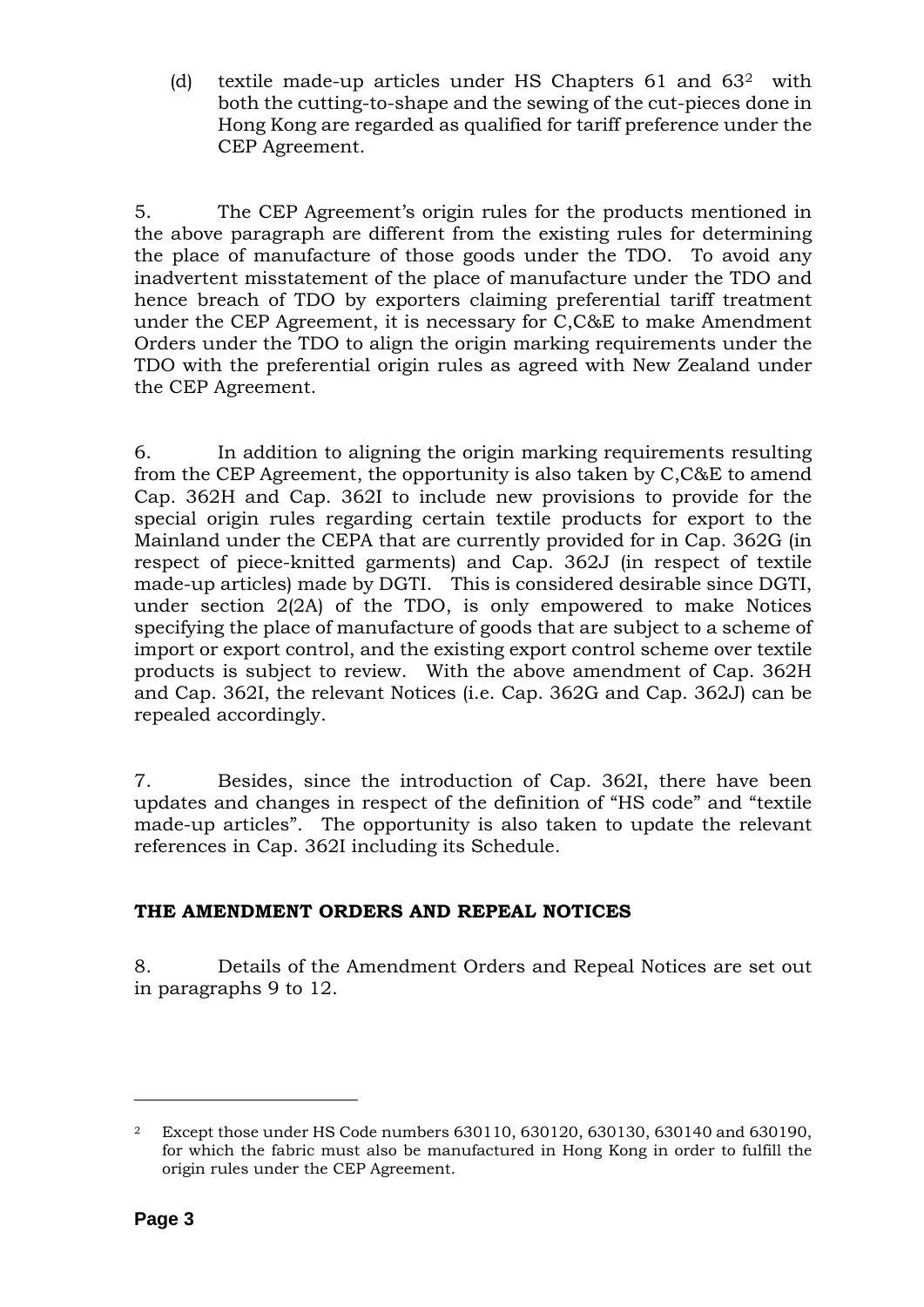# **Watches**

9. The Place of Origin (Watches) (Amendment) Order 2010 will amend Cap. 362D to provide for an exception that the rules for determining the place of manufacture of watches in the existing Cap. 362D shall not apply to watches qualified for preferential tariff treatment under the CEP Agreement for export to New Zealand.

# **Piece-Knitted Garments**

10. The Trade Descriptions (Place of Manufacture) (Piece-Knitted Garments) (Amendment) Order 2010 will amend Cap. 362H to provide for an exception from the existing rules for determining the place of manufacture for piece-knitted garments under the CEPA and the CEP Agreement. Under the Order, Hong Kong would be regarded as the place of manufacture of piece-knitted garments that are qualified for zero tariff treatment under the CEPA or are qualified for preferential tariff treatment under the CEP Agreement for export to the Mainland or New Zealand respectively. The Trade Descriptions (Place of Manufacture) (Piece-Knitted Garments) (Repeal) Notice 2010 will repeal Cap. 362G in the light of the above amendment to Cap. 362H.

# **Textile Made-up Articles**

11. The Trade Descriptions (Place of Manufacture) (Textile Made-up Articles) (Amendment) Order 2010 will amend Cap. 362I to provide for an exception from the existing rules for determining the place of manufacture for textile made-up articles for export under the CEP Agreement and the CEPA. Under the Order, Hong Kong would be regarded as the place of manufacture of textile made-up articles that are qualified for zero tariff treatment under the CEPA or are qualified for preferential tariff treatment under the CEP Agreement for export to the Mainland or New Zealand respectively. The Trade Descriptions (Place of Manufacture) (Textile Made-up Articles) (Repeal) Notice 2010 will repeal Cap. 362J in the light of the above amendment to Cap. 362I.

12. As explained in paragraph 7, the references mentioned in the definitions of 'HS code' and 'textile made-up articles' in Cap. 362I including its Schedule are also updated.

## **LEGISLATIVE TIMETABLE**

13. The Amendment Orders and Repeal Notices will be published in the Gazette on 8 October 2010 and tabled at the Legislative Council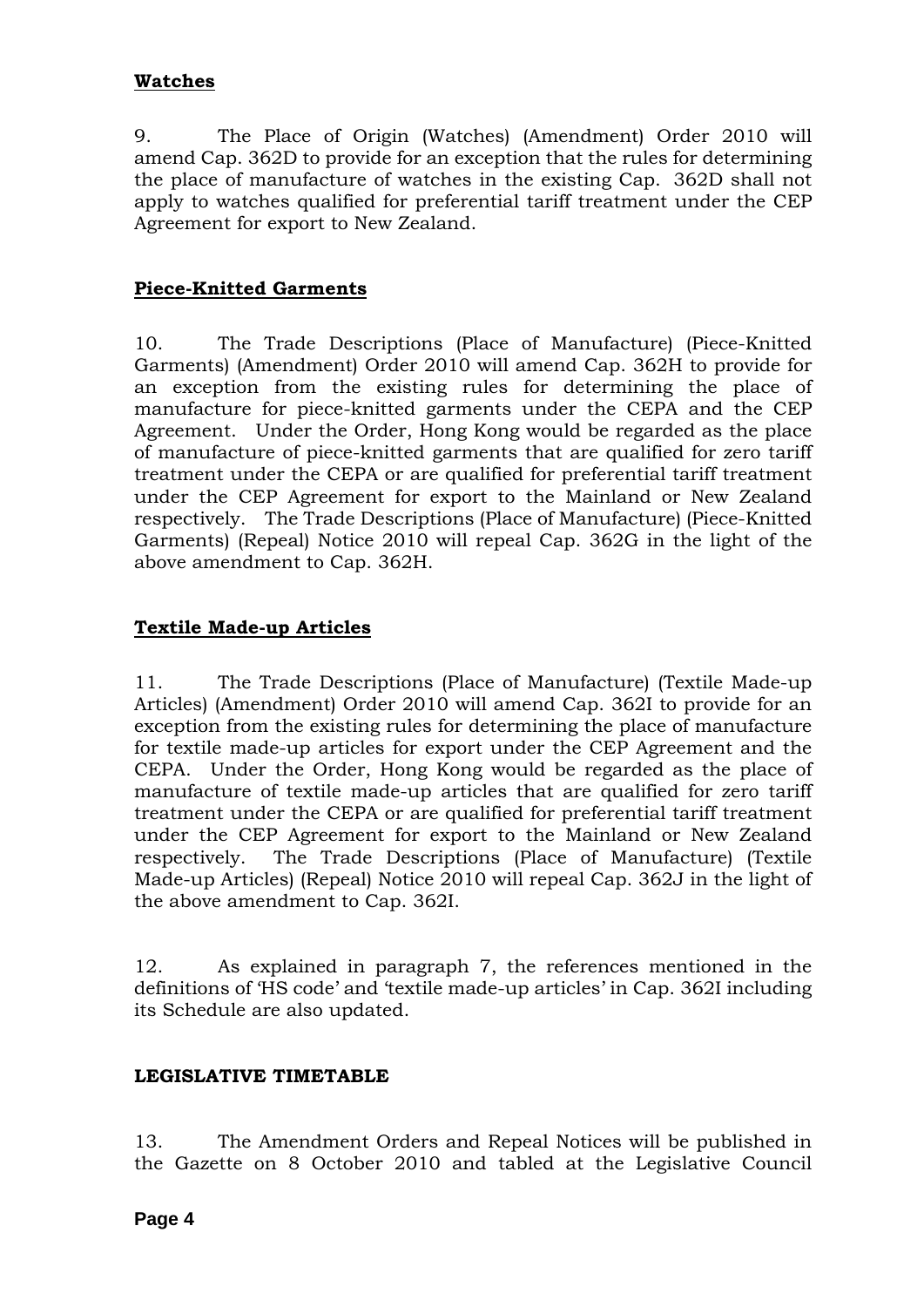meeting on 13 October 2010 for the negative vetting procedures. The plan is to tie in their effective date with the implementation of the CEP Agreement now scheduled for 1 January 2011.

# **IMPLICATIONS OF THE PROPOSAL**

14. The making of the Amendment Orders and Repeal Notices is in conformity with the Basic Law, including the provisions concerning human rights. The Amendment Orders and Repeal Notices will not affect the binding effect of the TDO. The Amendment Orders and Repeal Notices are made only to align the rules for determining the place of manufacture under the TDO with the relevant preferential origin rules under the CEPA and the CEP Agreement. They will have no additional financial and civil service implications, nor any competition, economic, environmental or sustainability implications. Any workload arising from the Amendment Orders and Repeal Notices will be absorbed by existing staff in the concerned departments.

# **PUBLIC CONSULTATION**

15. The Amendment Orders and Repeal Notices are to facilitate Hong Kong exporters in labeling the origin of goods for export if they choose to mark them. Given the technical nature of the Amendment Orders and Repeal Notices, public consultation is considered not necessary.

## **PUBLICITY**

16. The Trade and Industry Department (TID) will inform the trade of the relevant marking requirements for the place of manufacture through trade circular and through the TID website.

# **ENQUIRIES**

17. Any enquiry on this brief can be addressed to Mr Cheung Sai-yan, Head of Trade Controls, Customs and Excise Department, at telephone number 2852 3392 or Mr Jacky Lum, Assistant Director-General of Trade and Industry, at telephone number 2398 5138.

**Commerce and Economic Development Bureau Trade and Industry Department Customs and Excise Department [October 2010]**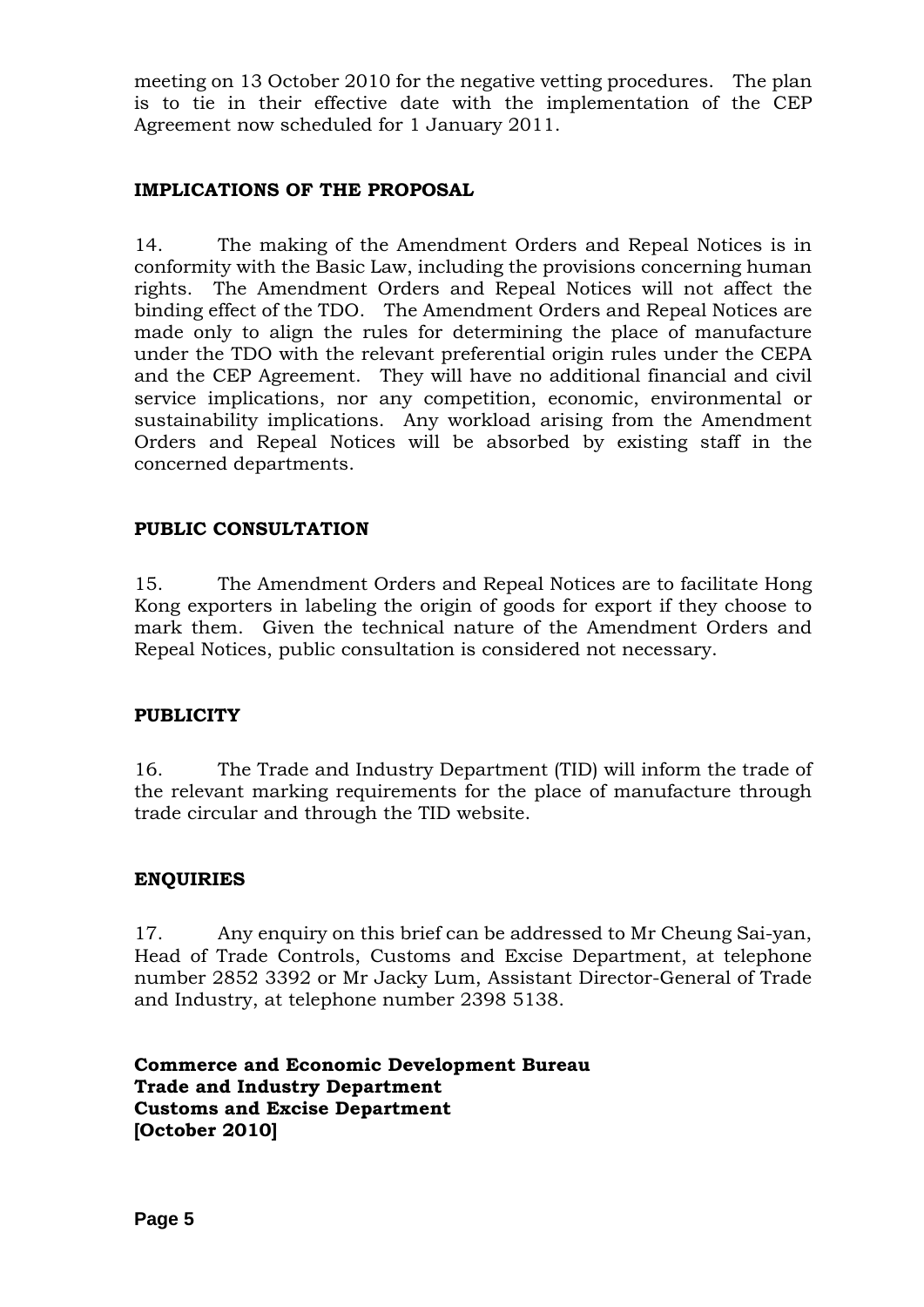**Trade Descriptions (Place of Origin) (Watches) (Amendment) Order 2010 Trade Descriptions (Place of Manufacture) (Piece-Knitted Garments)(Amendment) Order 2010 Trade Descriptions (Place of Manufacture) (Textile Made-up Articles)(Amendment) Order 2010 Trade Descriptions (Place of Manufacture) (Piece-Knitted Garments)(Repeal) Notice 2010 Trade Descriptions (Place of Manufacture) (Textile Made-Up Articles)(Repeal) Notice 2010** 

# **ANNEXES**

| Annex A - | Trade Descriptions (Place of Origin) (Watches) (Amendment)<br>Order 2010                       |
|-----------|------------------------------------------------------------------------------------------------|
| Annex B - | Trade Descriptions (Place of Manufacture) (Piece-Knitted<br>Garments) (Amendment) Order 2010   |
| Annex C - | Trade Descriptions (Place of Manufacture) (Textile Made-up<br>Articles) (Amendment) Order 2010 |
| Annex D - | Trade Descriptions (Place of Manufacture) (Piece-Knitted<br>Garments) (Repeal) Notice 2010     |
| Annex E - | Trade Descriptions (Place of Manufacture) (Textile Made-up<br>Articles) (Repeal) Notice 2010   |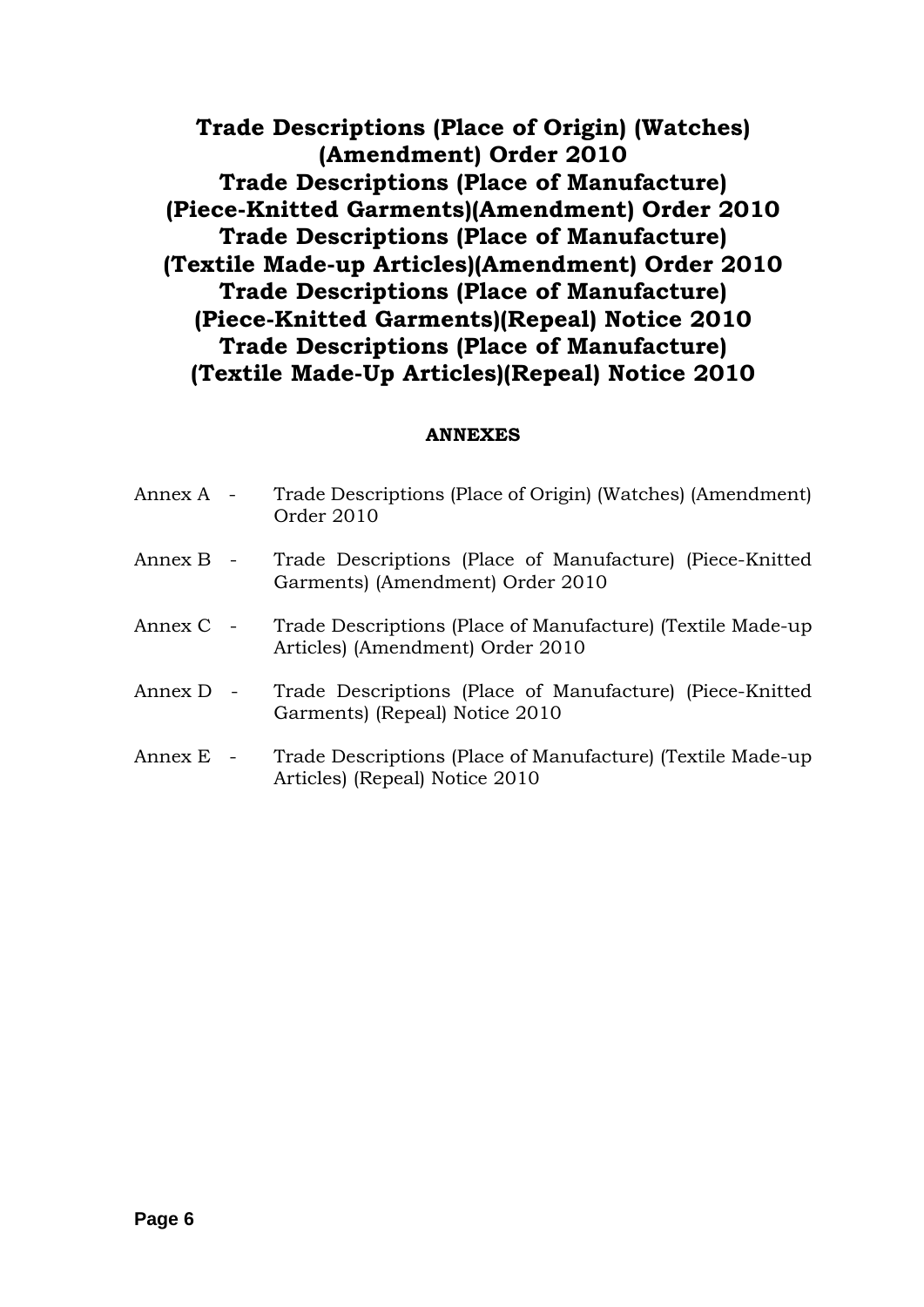Trade Descriptions (Place of Origin) (Watches) (Amendment) Order 2010

# **Trade Descriptions (Place of Origin) (Watches) (Amendment) Order 2010**

(Made by the Commissioner of Customs and Excise under section  $2(2)(b)(ii)$  of the Trade Descriptions Ordinance (Cap. 362))

#### **1. Commencement**

This Order comes into operation on 1 January 2011.

**2. Trade Descriptions (Place of Origin) (Watches) Order amended** 

The Trade Descriptions (Place of Origin) (Watches) Order (Cap. 362 sub. leg. D) is amended as set out in section 3.

#### **3. Section 2 amended (Specification of place of origin of watches)**

(1) Section 2—

#### **Repeal subsection (2)**

#### **Substitute**

- " $(2)$  Subsection  $(1)$  does not apply to any watch—
	- (a) that has been exported, or is intended to be exported, from Hong Kong to the Mainland under the Mainland and Hong Kong Closer Economic Partnership Arrangement and that is qualified for a zero tariff under the Arrangement; or
	- (b) that has been exported, or is intended to be exported, from Hong Kong to New Zealand under the Hong Kong, China—New Zealand Closer Economic Partnership Agreement and that is qualified for preferential tariff treatment under the Agreement.".
- (2) Section 2(3), Chinese text, definition of  $\Box$   $\Diamond$  内地與香港關於 建立更緊密經貿關係的安排》—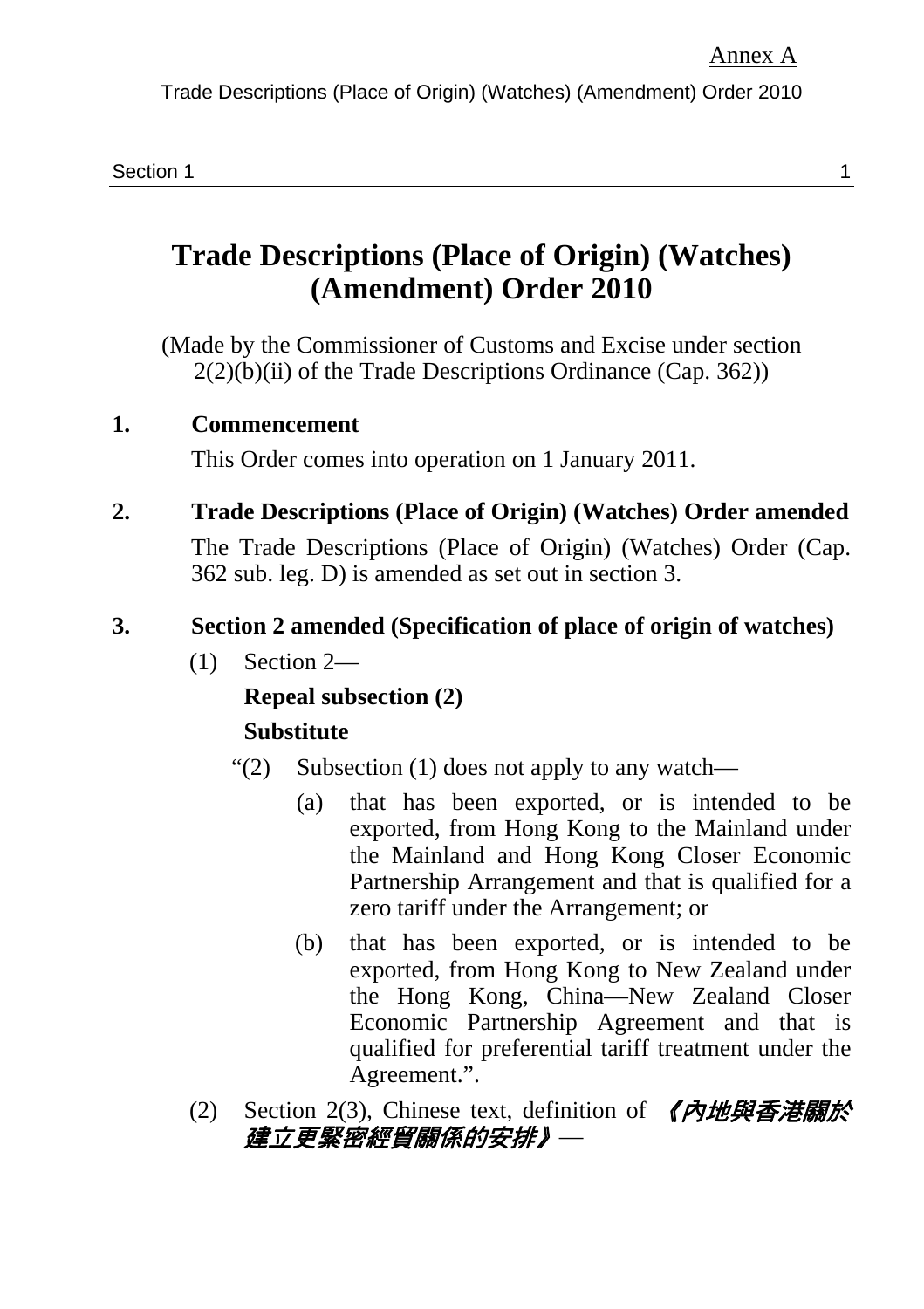Section 3 2

#### **Repeal the full stop Substitute a semicolon.**

(3) Section 2(3)—

#### **Add**

"*Hong Kong, China—New Zealand Closer Economic Partnership Agreement* (《中國香港與新西蘭緊密經 貿合作協定》) means the Hong Kong, China—New Zealand Closer Economic Partnership Agreement entered into between the Government of the Hong Kong Special Administrative Region and the Government of New Zealand and signed on 29 March 2010, as amended from time to time:".

> Commissioner of Customs and Excise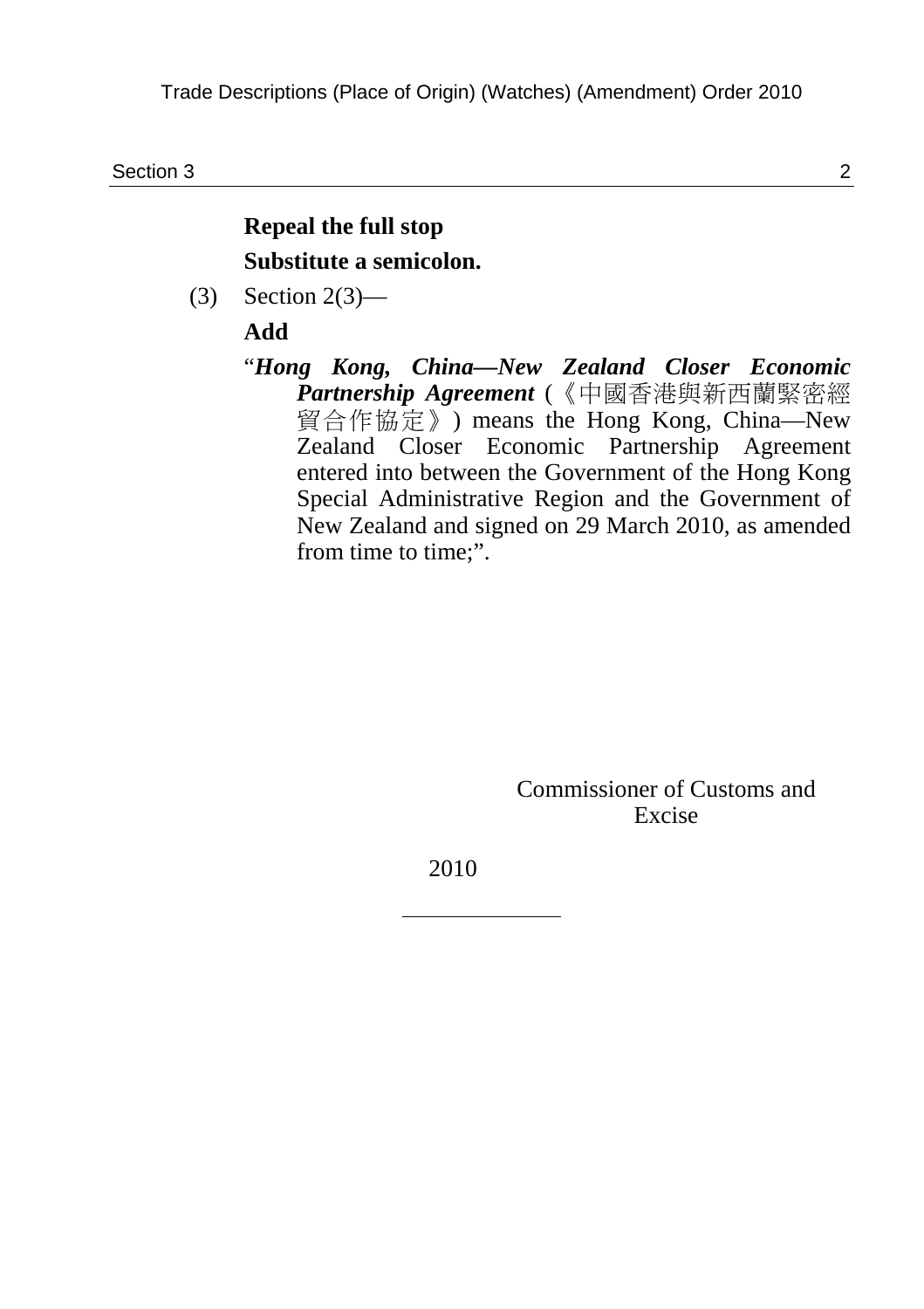| <b>Explanatory Note</b> |  |
|-------------------------|--|
| Paragraph 1             |  |

This Order amends the Trade Descriptions (Place of Origin) (Watches) Order (Cap. 362 sub. leg. D) for the purpose of allowing watches that have been exported, or are intended to be exported, from Hong Kong to New Zealand under the Hong Kong, China— New Zealand Closer Economic Partnership Agreement and that are qualified for preferential tariff treatment under the Agreement to be marked as being of Hong Kong origin.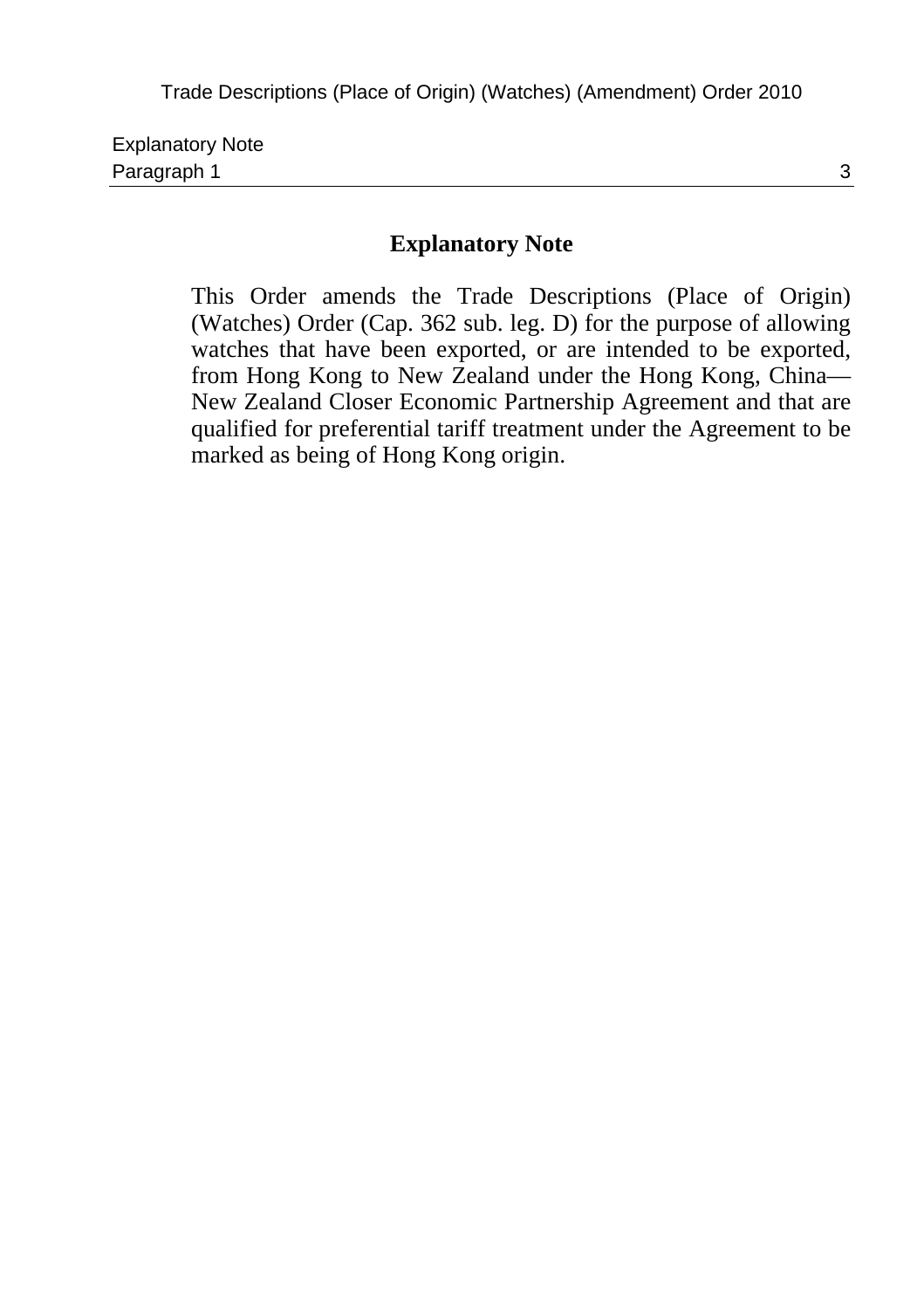Section 1 **1** 

# **Trade Descriptions (Place of Manufacture) (Piece-Knitted Garments) (Amendment) Order 2010**

(Made by the Commissioner of Customs and Excise under section  $2(2)(b)(ii)$  of the Trade Descriptions Ordinance (Cap. 362))

#### **1. Commencement**

This Order comes into operation on 1 January 2011.

#### **2. Trade Descriptions (Place of Manufacture) (Piece-Knitted Garments) Order amended**

The Trade Descriptions (Place of Manufacture) (Piece-Knitted Garments) Order (Cap. 362 sub. leg. H) is amended as set out in sections 3 to 5.

#### **3. Section 2 amended (Place of manufacture)**

Section 2—

#### **Repeal**

"The"

#### **Substitute**

"Subject to sections 4 and 5, the".

#### **4. Section 3 repealed (Non-application of Order)**

Section 3—

#### **Repeal the section.**

#### **5. Sections 4 and 5 added**

At the end of the Order—

**Add**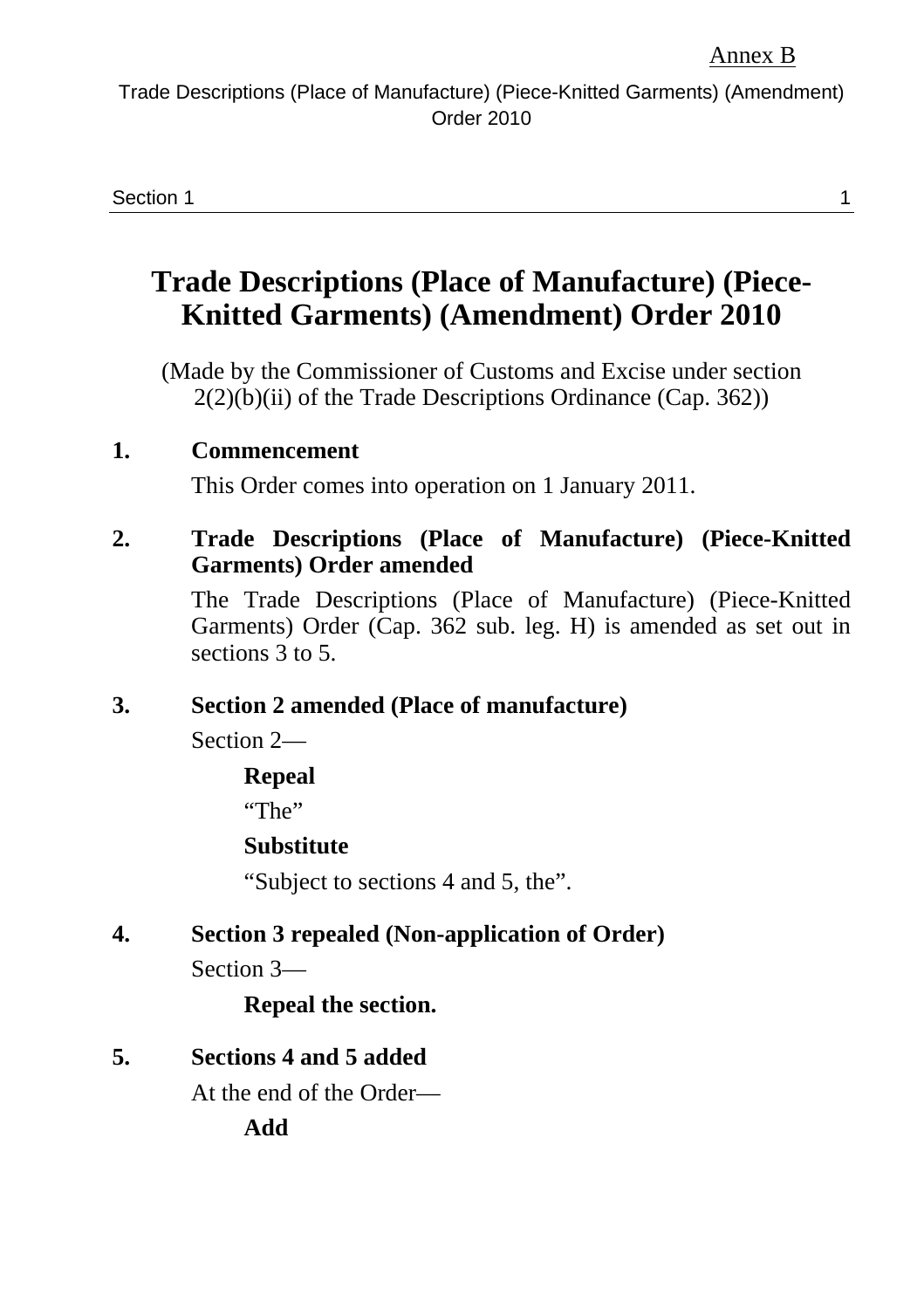- "**4. Exception to section 2 in case of piece-knitted garment exported under Mainland and Hong Kong Closer Economic Partnership Arrangement** 
	- (1) This section applies to any piece-knitted garment—
		- (a) that has been exported, or is intended to be exported, from Hong Kong to the Mainland under the Mainland and Hong Kong Closer Economic Partnership Arrangement; and
		- (b) that is qualified for a zero tariff under the Arrangement.
	- (2) For the purposes of the Ordinance, if a piece-knitted garment was made from knit-to-shape panels knitted in Hong Kong, but the panels were assembled into the garment outside Hong Kong, the garment is to be regarded as having been manufactured or produced in Hong Kong.
	- (3) For the purposes of the Ordinance, if a piece-knitted garment was made from knit-to-shape panels knitted outside Hong Kong, but the panels were assembled into the garment in Hong Kong, the garment is to be regarded as having been manufactured or produced in Hong Kong.
	- (4) In this section—
	- *the Mainland* (內地) means any part of China other than Hong Kong, Macau and Taiwan;
	- *Mainland and Hong Kong Closer Economic Partnership Arrangement* (《內地與香港關於建立更緊密經貿關 係的安排》) means the Mainland and Hong Kong Closer Economic Partnership Arrangement entered into between the Central People's Government and the Government of the Hong Kong Special Administrative Region and signed on 29 June 2003 (including the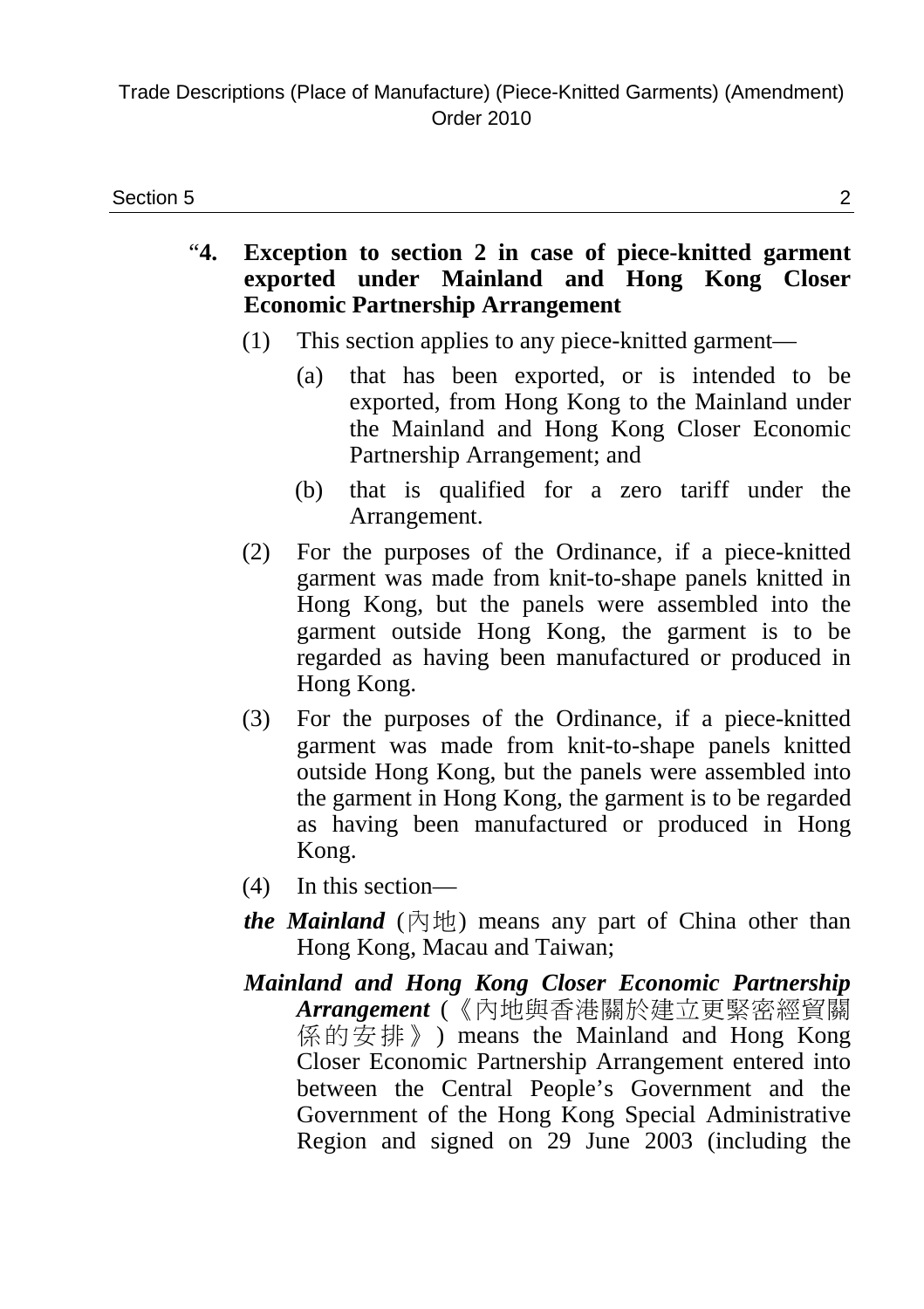annexes signed on 29 September 2003), as amended from time to time.

#### **5. Exception to section 2 in case of piece-knitted garment exported under Hong Kong, China—New Zealand Closer Economic Partnership Agreement**

- (1) This section applies to any piece-knitted garment—
	- (a) that has been exported, or is intended to be exported, from Hong Kong to New Zealand under the Hong Kong, China—New Zealand Closer Economic Partnership Agreement; and
	- (b) that is qualified for preferential tariff treatment under the Agreement.
- (2) For the purposes of the Ordinance, if a piece-knitted garment was made from knit-to-shape panels knitted in Hong Kong, but the panels were assembled into the garment in the Mainland, the garment is to be regarded as having been manufactured or produced in Hong Kong.
- (3) In this section—
- *Hong Kong, China—New Zealand Closer Economic Partnership Agreement* (《中國香港與新西蘭緊密經 貿合作協定》) means the Hong Kong, China—New Zealand Closer Economic Partnership Agreement entered into between the Government of the Hong Kong Special Administrative Region and the Government of New Zealand and signed on 29 March 2010, as amended from time to time;
- *the Mainland* (內地) means any part of China other than Hong Kong, Macau and Taiwan.".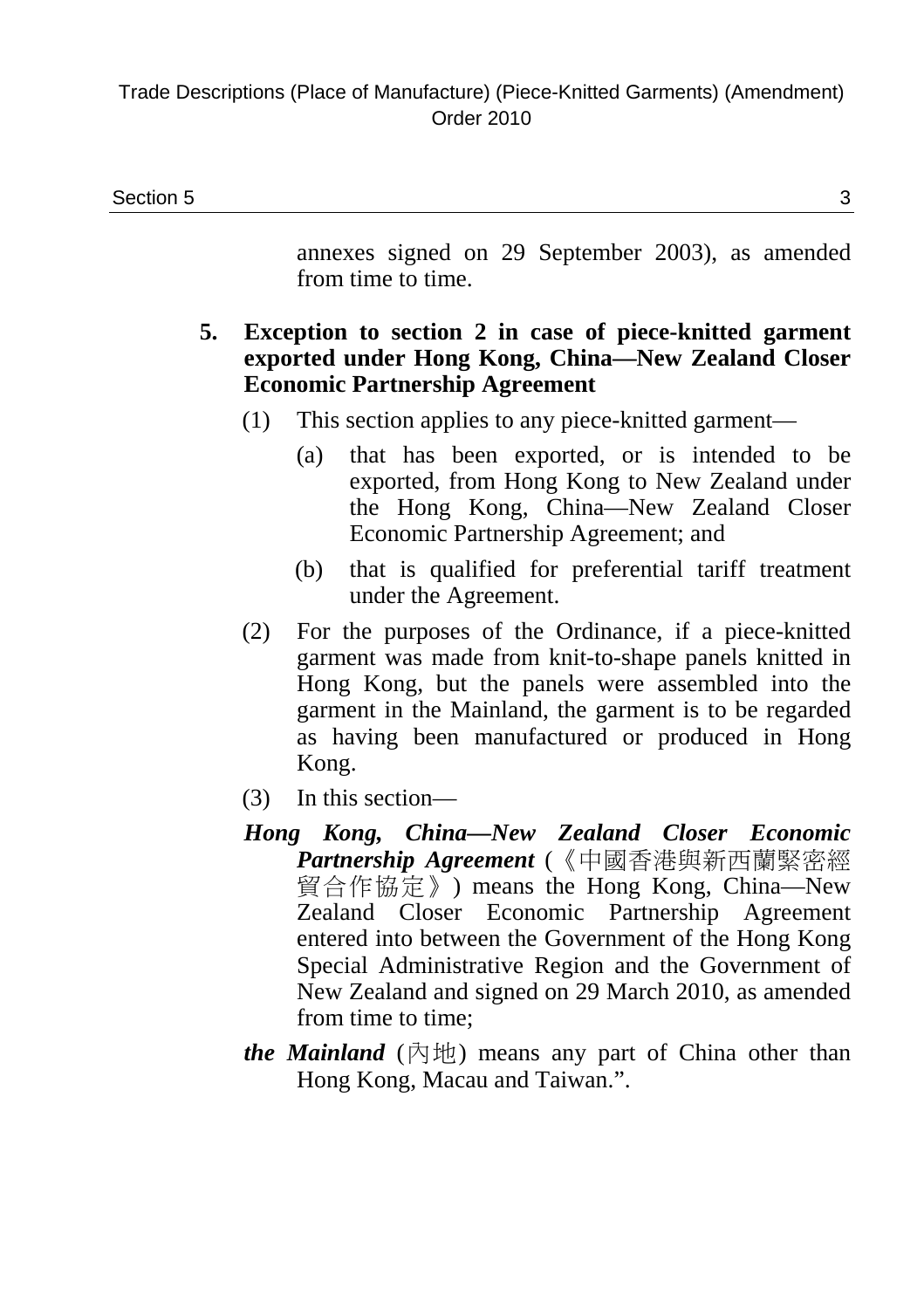4

Commissioner of Customs and Excise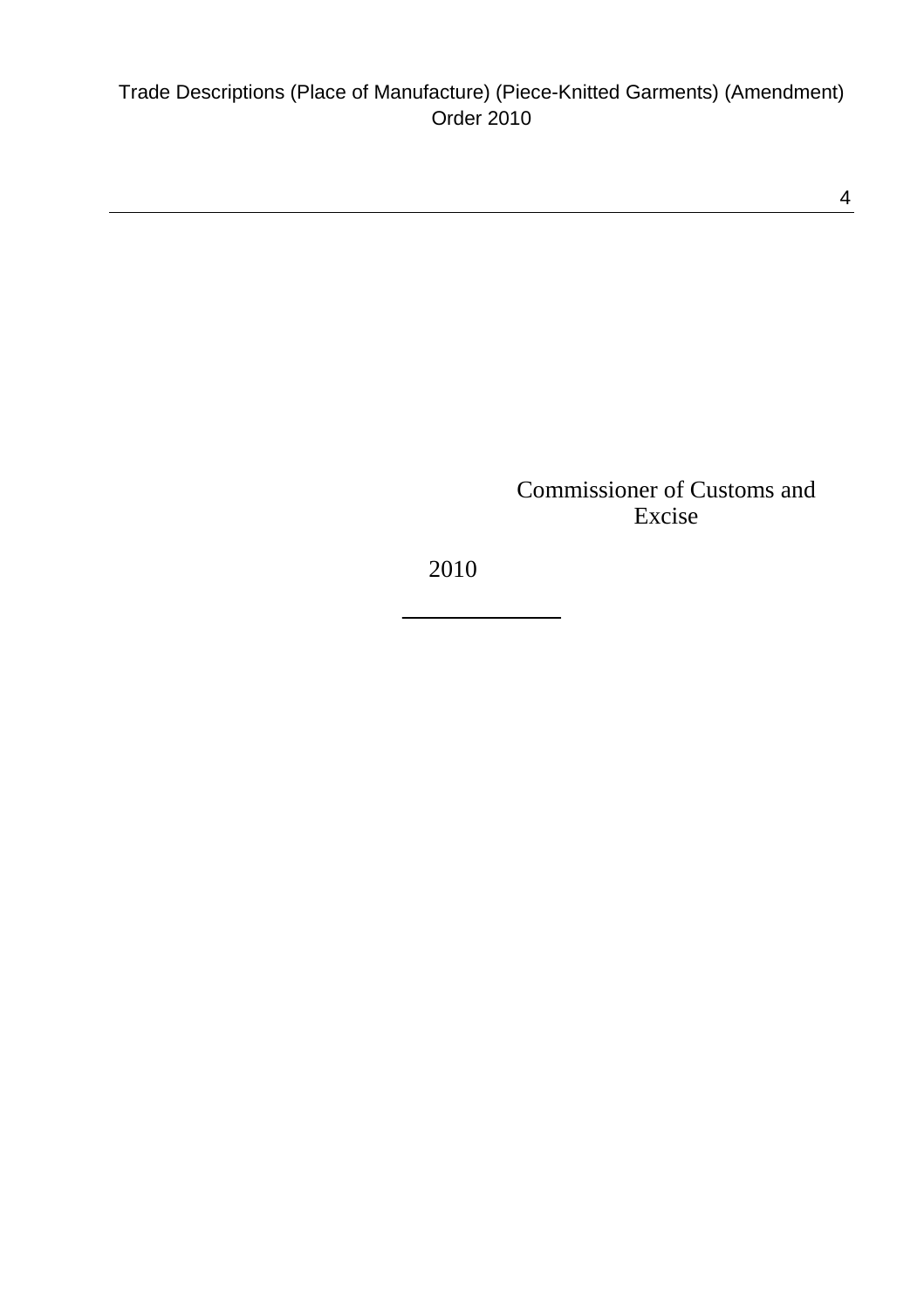This Order amends the Trade Descriptions (Place of Manufacture) (Piece-Knitted Garments) Order (Cap. 362 sub. leg. H) (*the Order*) to allow certain piece-knitted garments of the following descriptions to be excepted from the general application of section 2 of the Order in deciding the place of manufacture in relation to these garments, so that they would be regarded as having been manufactured in Hong Kong—

- (a) the piece-knitted garments that have been exported, or are intended to be exported, from Hong Kong to the Mainland under the Mainland and Hong Kong Closer Economic Partnership Arrangement and that are qualified for a zero tariff under the Arrangement; or
- (b) the piece-knitted garments that have been exported, or are intended to be exported, from Hong Kong to New Zealand under the Hong Kong, China—New Zealand Closer Economic Partnership Agreement and that are qualified for preferential tariff treatment under the Agreement.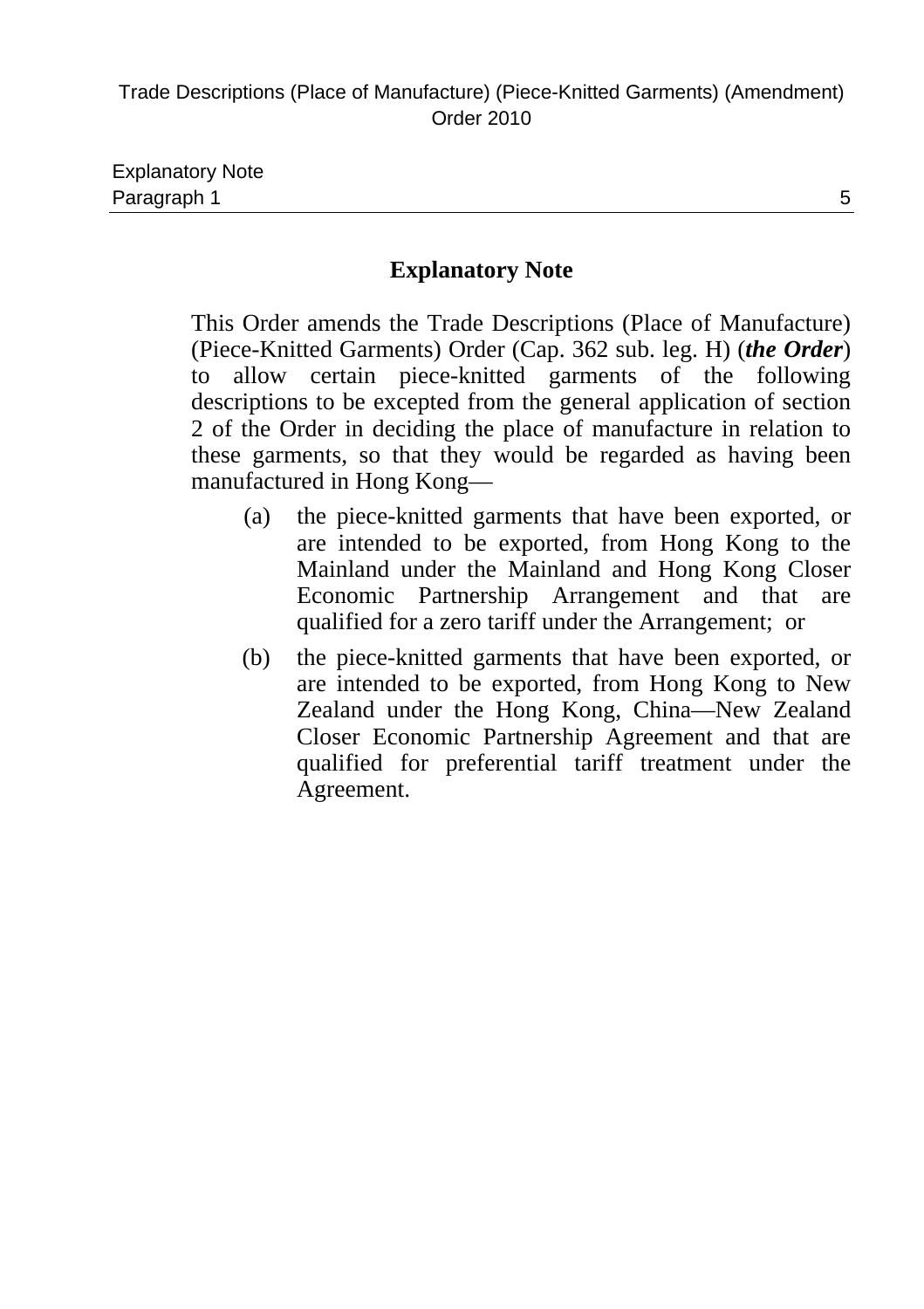Section 1 **1** 

# **Trade Descriptions (Place of Manufacture) (Textile Made-up Articles) (Amendment) Order 2010**

(Made by the Commissioner of Customs and Excise under section  $2(2)(b)(ii)$  of the Trade Descriptions Ordinance (Cap. 362))

#### **1. Commencement**

This Order comes into operation on 1 January 2011.

#### **2. Trade Descriptions (Place of Manufacture) (Textile Made-up Articles) Order amended**

The Trade Descriptions (Place of Manufacture) (Textile Made-up Articles) Order (Cap. 362 sub. leg. I) is amended as set out in sections 3 to 7.

#### **3. Section 2 amended (Interpretation)**

(1) Section 2, definition of *HS code*—

#### **Repeal**

everything after "notice"

#### **Substitute**

"G.N. (S.) 59 of 2006 published in the Gazette, as amended by notices G.N. (S.) 5 of 2007, G.N. (S.) 79 of 2007, G.N. (S.) 75 of 2008 and G.N. (S.) 78 of 2009 published in the Gazette;".

(2) Section 2—

## **Repeal the definition of** *textile made-up article*

#### **Substitute**

"*textile made-up article* (紡織製成品) means any article which under the Hong Kong Imports and Exports Classification List (Harmonized System) has been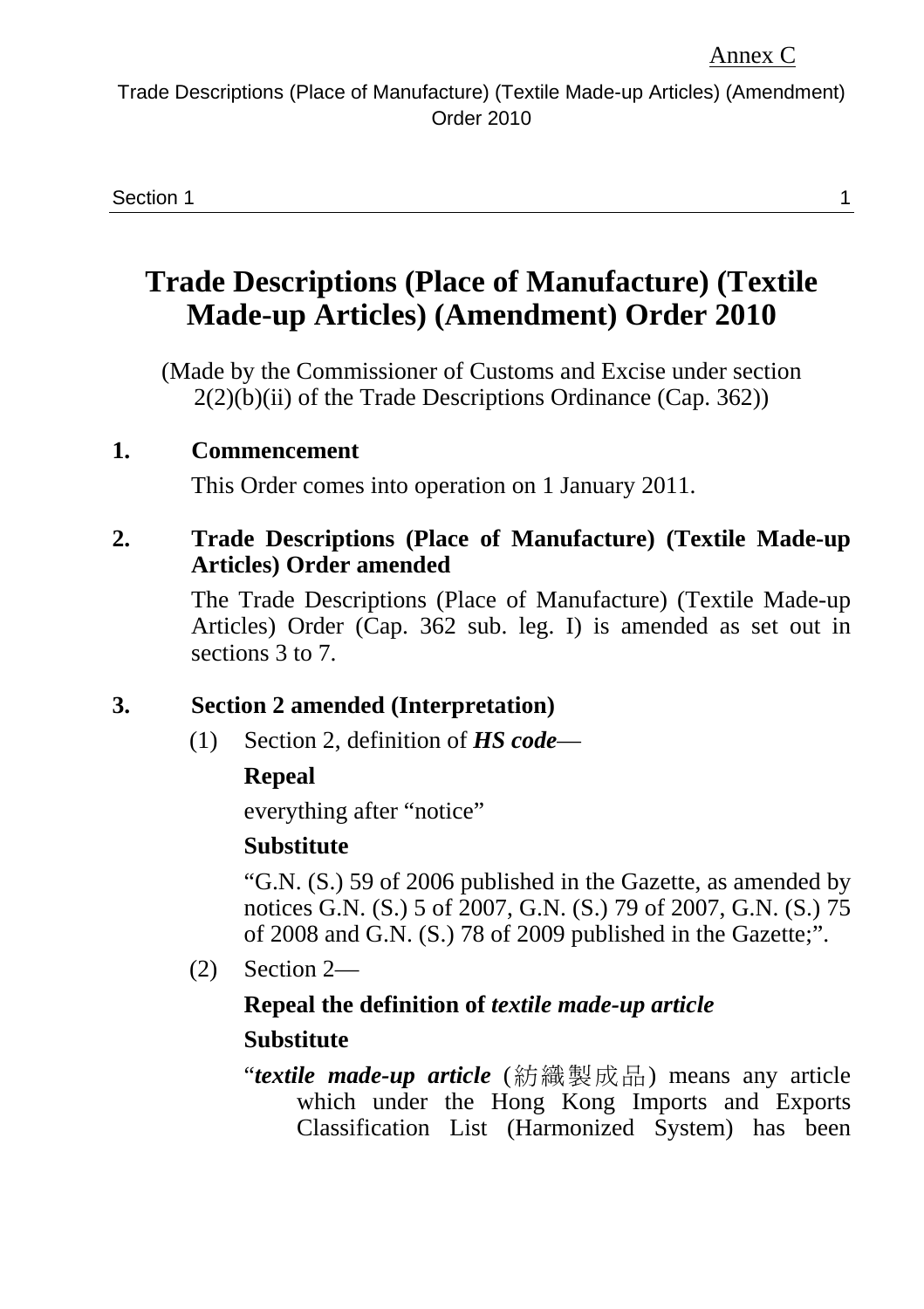assigned an HS code the first 6 digits of which are specified in the Schedule.".

(3) Section 2, Chinese text, definition of 協調制度編號

#### **Repeal**

"Code"

#### **Substitute**

"code".

(4) Section 2—

#### **Add in alphabetical order**

- "*Hong Kong, China—New Zealand Closer Economic Partnership Agreement* (《中國香港與新西蘭緊密經 貿合作協定》) means the Hong Kong, China—New Zealand Closer Economic Partnership Agreement entered into between the Government of the Hong Kong Special Administrative Region and the Government of New Zealand and signed on 29 March 2010, as amended from time to time;
- *the Mainland* (內地) means any part of China other than Hong Kong, Macau and Taiwan;
- *Mainland and Hong Kong Closer Economic Partnership Arrangement* (《內地與香港關於建立更緊密經貿關 係的安排》) means the Mainland and Hong Kong Closer Economic Partnership Arrangement entered into between the Central People's Government and the Government of the Hong Kong Special Administrative Region and signed on 29 June 2003 (including the annexes signed on 29 September 2003), as amended from time to time;".

# **4. Section 3 repealed (Non-application of Order)**

Section 3—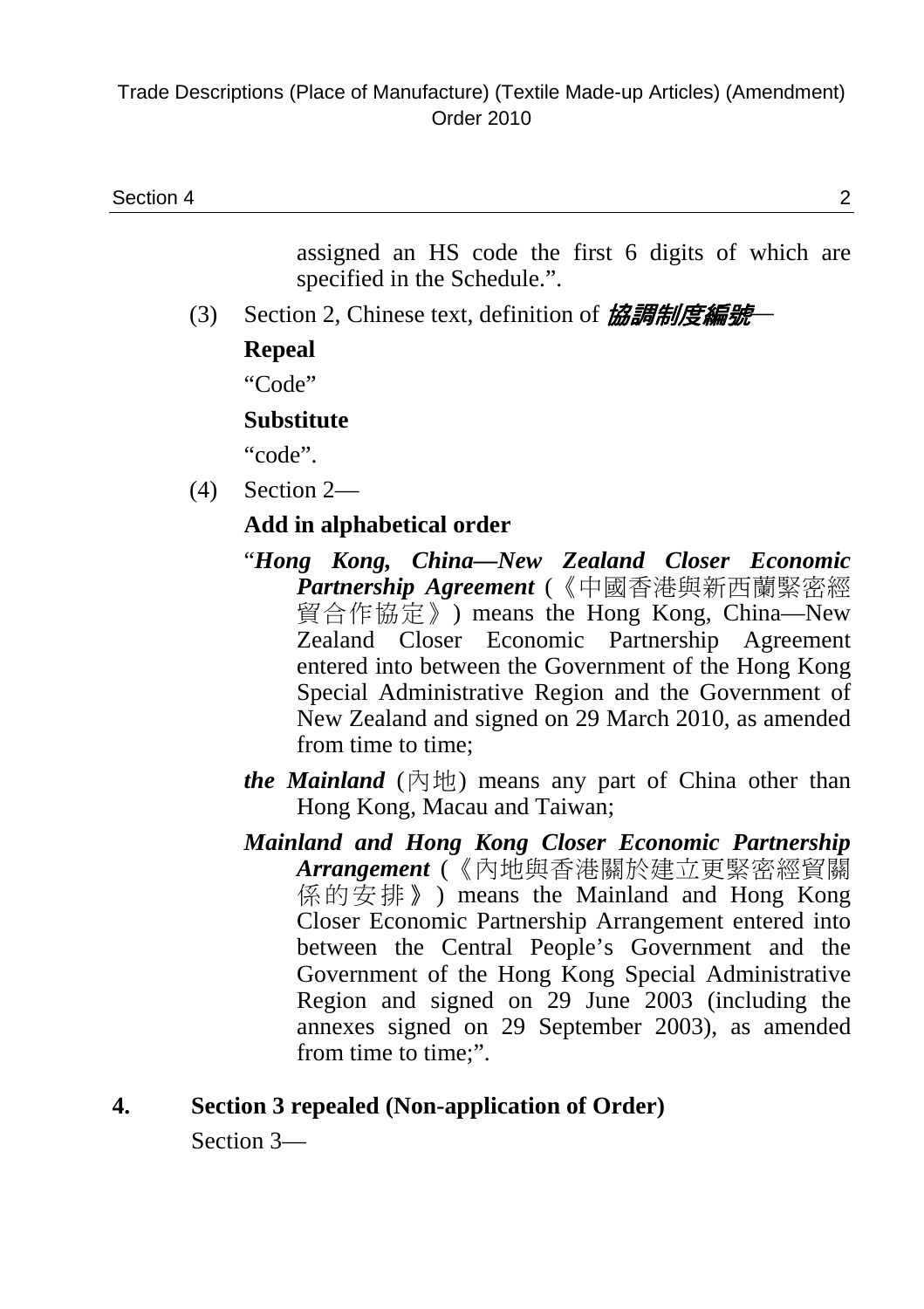Section 5  $\sim$  3

#### **Repeal the section.**

#### **5. Section 4 amended (Place of manufacture or production)**  Section 4—

#### **Repeal**

everything before paragraph (a)

#### **Substitute**

"Subject to sections 5 and 6, the place in which all the fabrics used in the manufacture of any textile made-up article—".

#### **6. Sections 5 and 6 added**

After section 4—

**Add** 

- "**5. Exception to section 4 in case of textile made-up article exported under Mainland and Hong Kong Closer Economic Partnership Arrangement** 
	- (1) This section applies to any textile made-up article—
		- (a) that has been exported, or is intended to be exported, from Hong Kong to the Mainland under the Mainland and Hong Kong Closer Economic Partnership Arrangement; and
		- (b) that is qualified for a zero tariff under the Arrangement.
	- (2) For the purposes of the Ordinance, if a textile made-up article was made from fabrics manufactured or produced in Hong Kong, but the fabrics were cut or the cut-pieces were sewn into the textile made-up article outside Hong Kong, the textile made-up article is to be regarded as having been manufactured or produced in Hong Kong.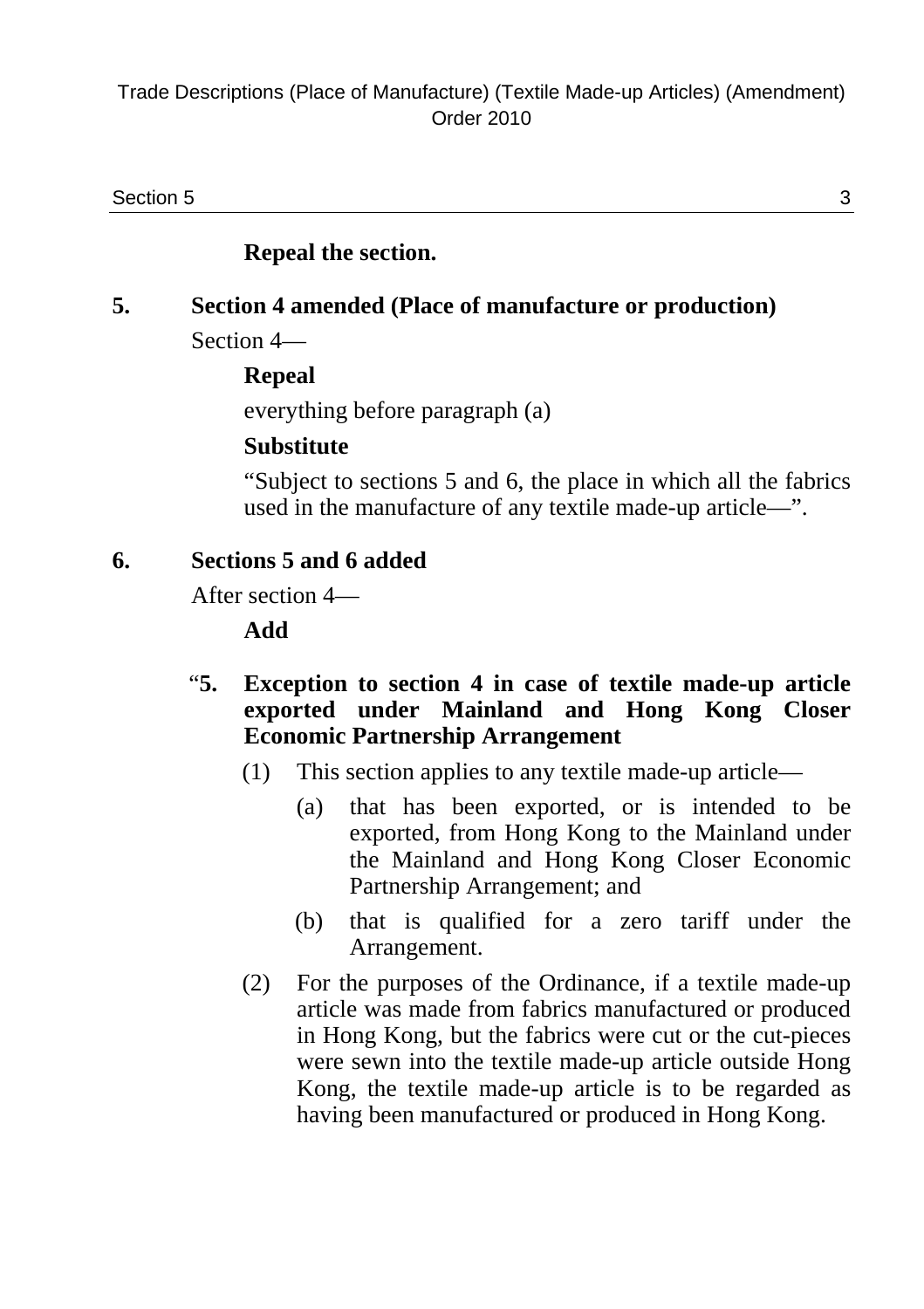#### Section 6  $\overline{a}$  4

- (3) For the purposes of the Ordinance, if a textile made-up article was made from fabrics manufactured or produced outside Hong Kong, whether or not the fabrics were cut in Hong Kong, so long as the cut-pieces were sewn into the textile made-up article in Hong Kong, the textile made-up article is to be regarded as having been manufactured or produced in Hong Kong.
- **6. Exception to section 4 in case of textile made-up article exported under Hong Kong, China—New Zealand Closer Economic Partnership Agreement** 
	- (1) This section applies to any textile made-up article—
		- (a) that has been exported, or is intended to be exported, from Hong Kong to New Zealand under the Hong Kong, China—New Zealand Closer Economic Partnership Agreement; and
		- (b) that is qualified for preferential tariff treatment under the Agreement.
	- (2) For the purposes of the Ordinance, if a textile made-up article was made from fabrics manufactured or produced in Hong Kong, but the fabrics were cut in the Mainland and the cut-pieces were sewn into the textile made-up article in Hong Kong, the textile made-up article is to be regarded as having been manufactured or produced in Hong Kong.
	- (3) For the purposes of the Ordinance, if a textile made-up article was made from fabrics manufactured or produced outside Hong Kong, whether the fabrics were cut in Hong Kong or the Mainland, so long as the cut-pieces were sewn into the textile made-up article in Hong Kong, the textile made-up article is to be regarded as having been manufactured or produced in Hong Kong.".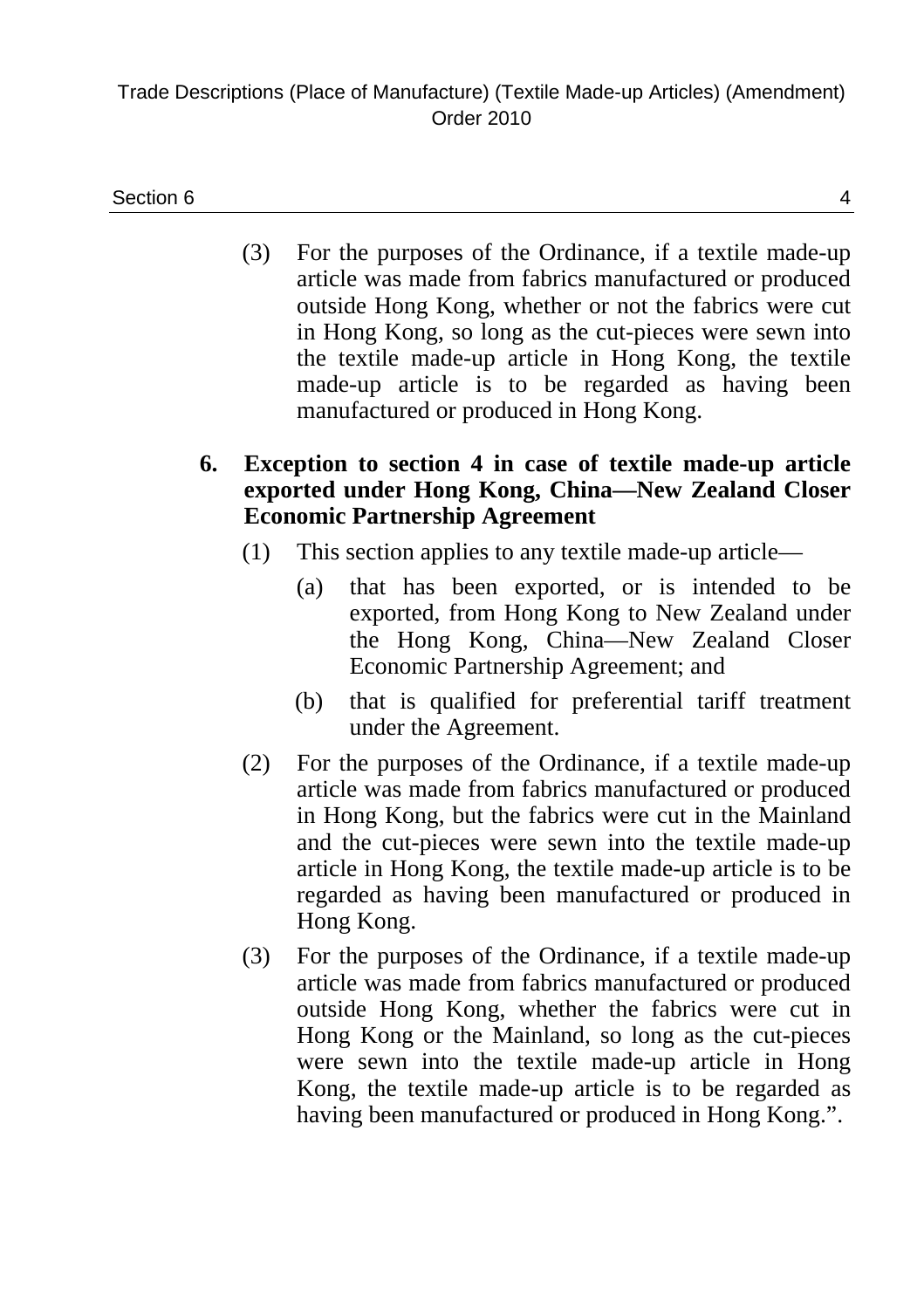Trade Descriptions (Place of Manufacture) (Textile Made-up Articles) (Amendment) Order 2010

Section 7 5

# **7. Schedule substituted**  The Schedule— **Repeal the Schedule**

# **Substitute**

# "**Schedule** [s. 2]

# **HS Code of Textile Made-up Articles**

| 611710 | 611780 | 621320 | 621390 | 621410   |
|--------|--------|--------|--------|----------|
| 621420 | 621430 | 621440 | 621490 | 621510   |
| 621520 | 621590 | 630110 | 630120 | 630130   |
| 630140 | 630190 | 630210 | 630221 | 630222   |
| 630229 | 630231 | 630232 | 630239 | 630240   |
| 630251 | 630253 | 630259 | 630260 | 630291   |
| 630293 | 630299 | 630312 | 630319 | 630391   |
| 630392 | 630399 | 630411 | 630419 | 630491   |
| 630492 | 630493 | 630499 | 630510 | 630520   |
| 630532 | 630533 | 630539 | 630590 | 630612   |
| 630619 | 630622 | 630629 | 630630 | 630640   |
| 630691 | 630699 | 630710 | 630720 | 630790". |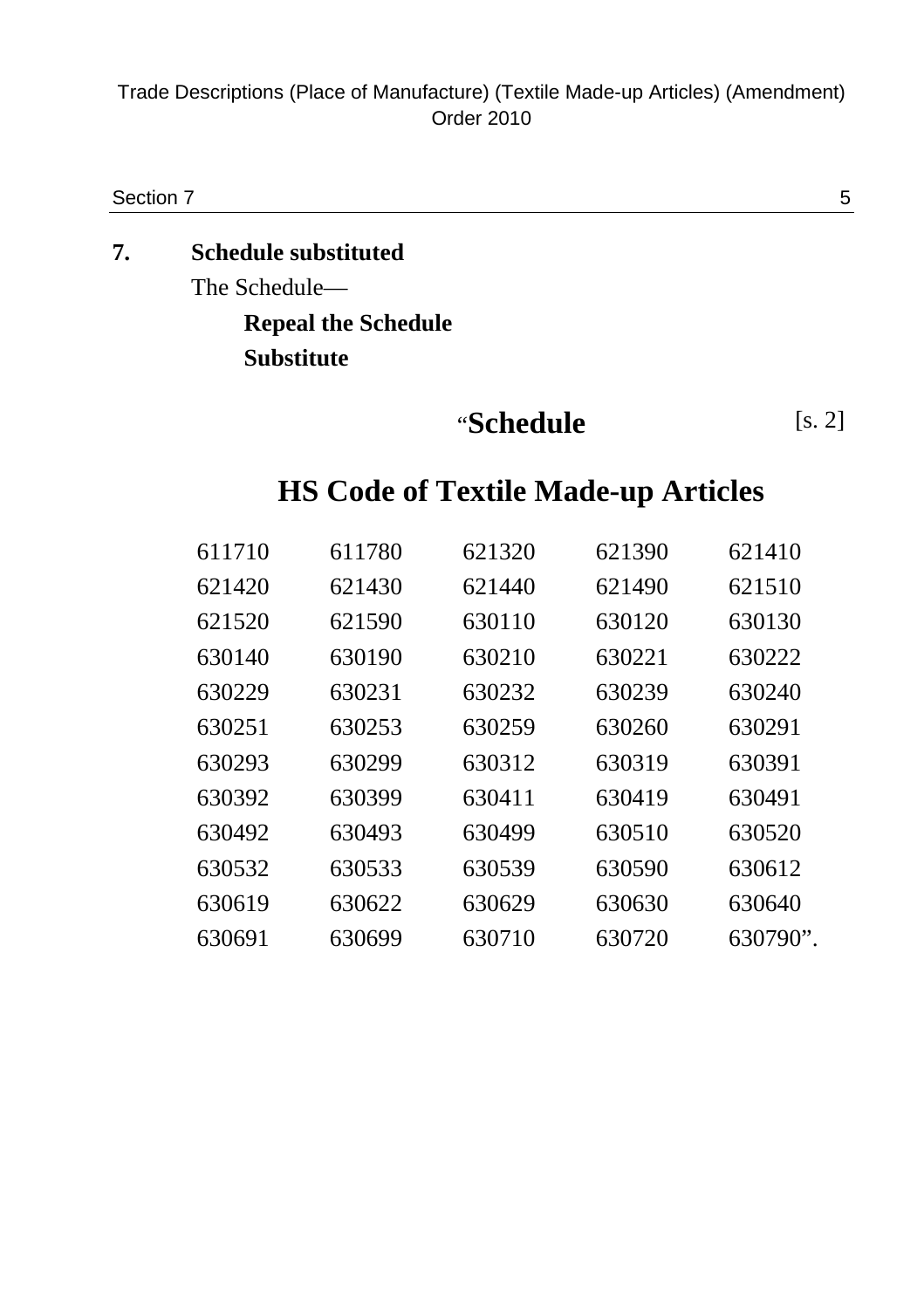#### Trade Descriptions (Place of Manufacture) (Textile Made-up Articles) (Amendment) Order 2010

Section 7 6

Commissioner of Customs and Excise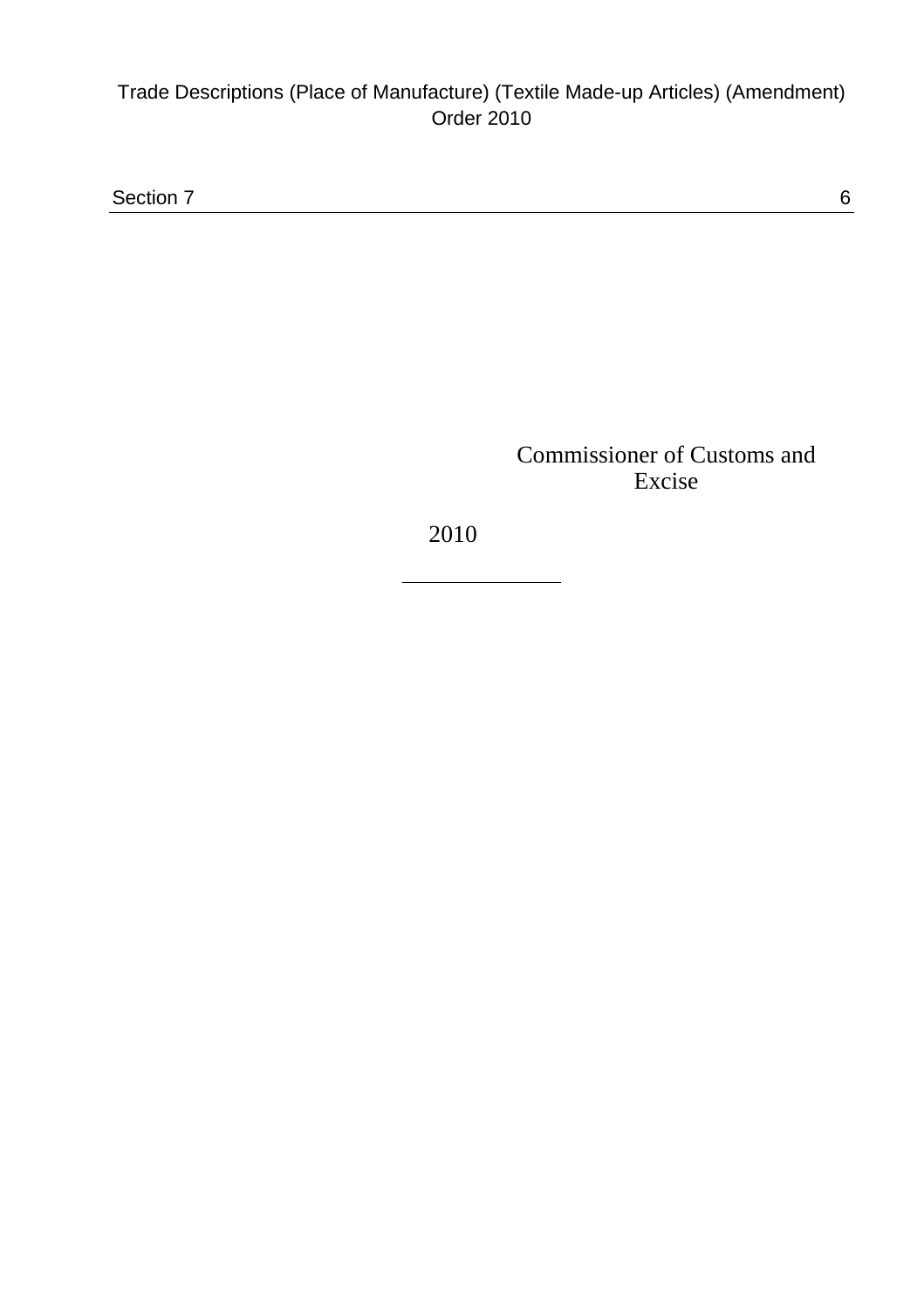| <b>Explanatory Note</b> |  |
|-------------------------|--|
| Paragraph 1             |  |

This Order amends the Trade Descriptions (Place of Manufacture) (Textile Made-up Articles) Order (Cap. 362 sub. leg. I) (*the Order*) to—

- (a) allow certain textile made-up articles of the following descriptions to be excepted from the general application of section 4 of the Order in deciding the place of manufacture in relation to these articles, so that they would be regarded as having been manufactured in Hong Kong—
	- (i) the textile made-up articles that have been exported, or are intended to be exported, from Hong Kong to the Mainland under the Mainland and Hong Kong Closer Economic Partnership Arrangement and that are qualified for a zero tariff under the Arrangement; or
	- (ii) the textile made-up articles that have been exported, or are intended to be exported, from Hong Kong to New Zealand under the Hong Kong, China—New Zealand Closer Economic Partnership Agreement and that are qualified for preferential tariff treatment under the Agreement;
- (b) update the references mentioned in the definitions of *HS code* and *textile made-up article* of, and the Schedule to, the Order.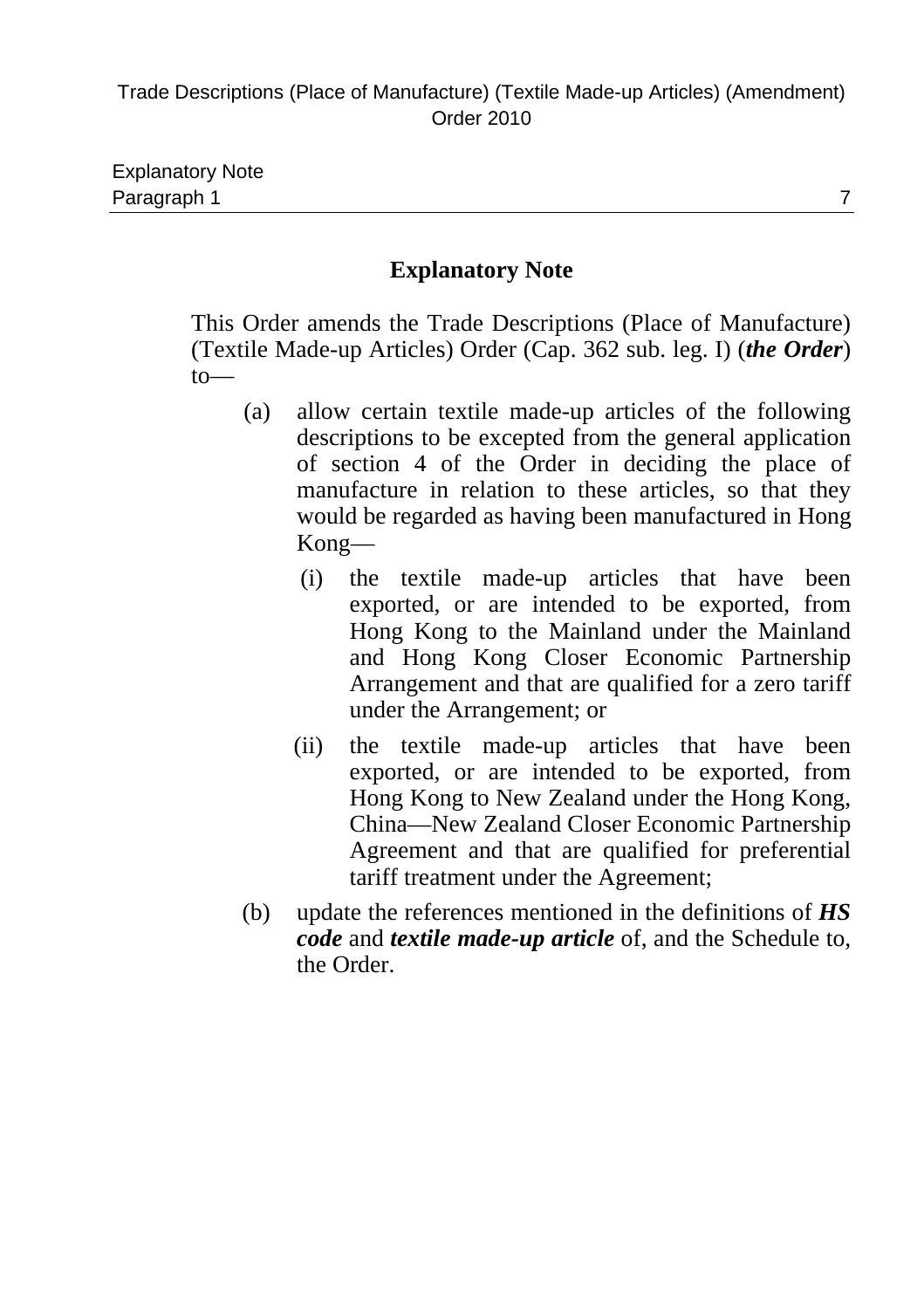Section 1 **1** 

# **Trade Descriptions (Place of Manufacture) (Piece-Knitted Garments) (Repeal) Notice 2010**

(Made by the Director-General of Trade and Industry under section 2(2A) of the Trade Descriptions Ordinance (Cap. 362))

#### **1. Commencement**

This Notice comes into operation on 1 January 2011.

#### **2. Trade Descriptions (Place of Manufacture) (Piece-Knitted Garments) Notice repealed**

The Trade Descriptions (Place of Manufacture) (Piece-Knitted Garments) Notice (Cap. 362 sub. leg. G) is repealed.

> Director-General of Trade and Industry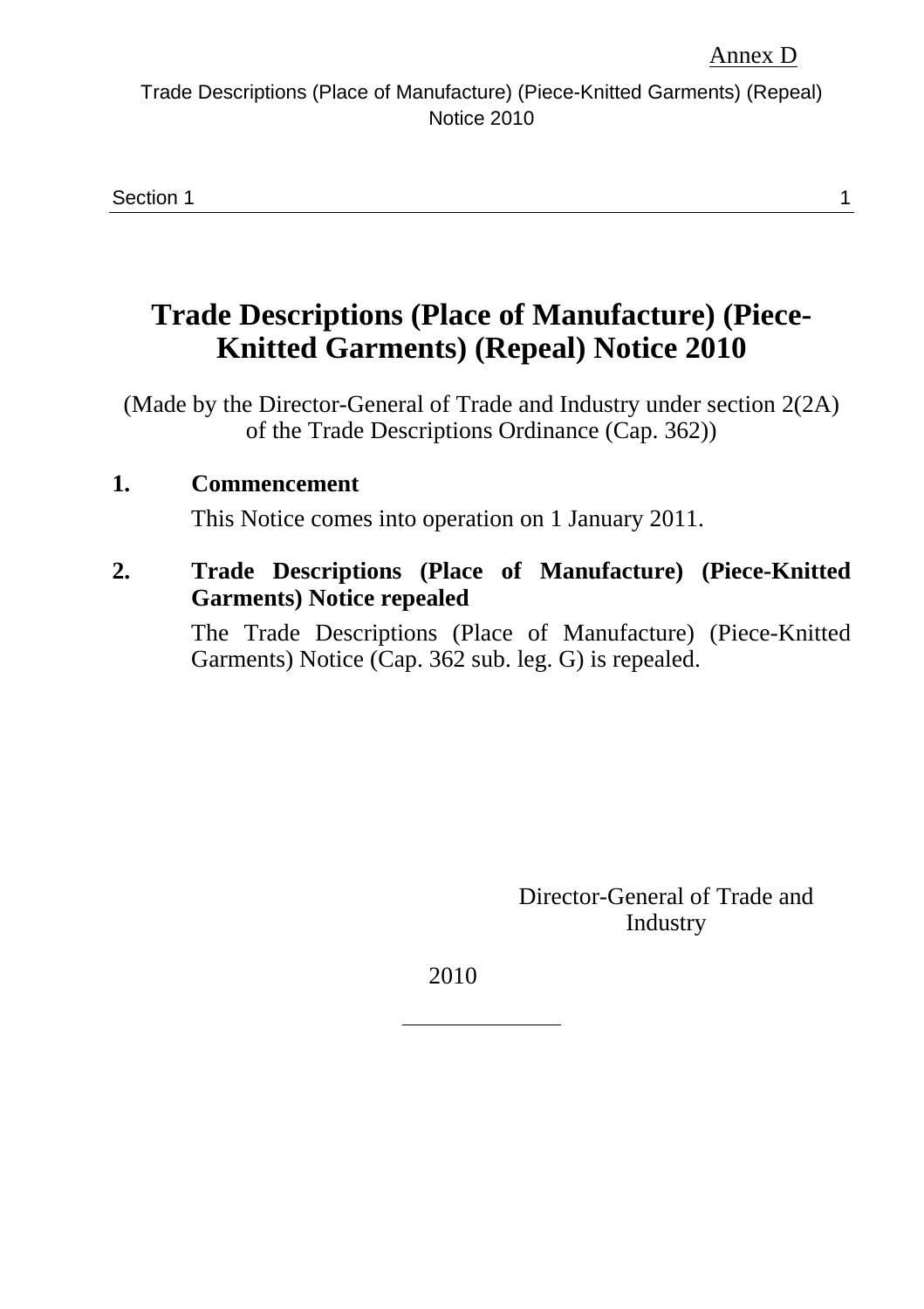This Notice repeals the Trade Descriptions (Place of Manufacture) (Piece-Knitted Garments) Notice (Cap. 362 sub. leg. G) (*the Notice*) with effect from 1 January 2011. The Notice specifies the place of manufacture of certain piece-knitted garments that are qualified for a zero tariff under the Mainland and Hong Kong Closer Economic Partnership Arrangement. This function is to be taken over by the Trade Descriptions (Place of Manufacture) (Piece-Knitted Garments) Order (Cap. 362 sub. leg. H) after the Trade Descriptions (Place of Manufacture) (Piece-Knitted Garments) (Amendment) Order 2010 (L.N. of 2010) is made.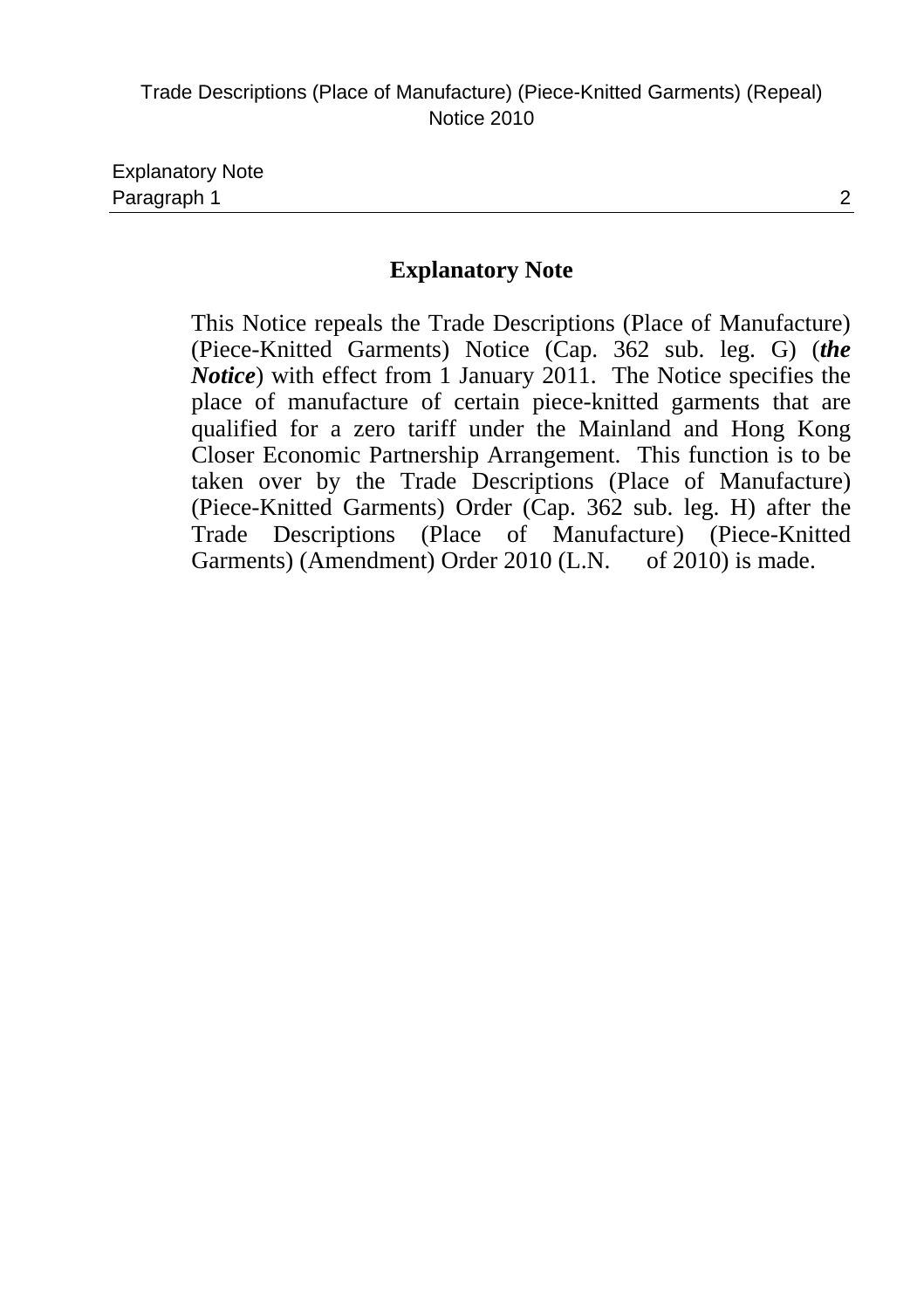Section 1 **1** 

# **Trade Descriptions (Place of Manufacture) (Textile Made-up Articles) (Repeal) Notice 2010**

(Made by the Director-General of Trade and Industry under section 2(2A) of the Trade Descriptions Ordinance (Cap. 362))

#### **1. Commencement**

This Notice comes into operation on 1 January 2011.

#### **2. Trade Descriptions (Place of Manufacture) (Textile Made-up Articles) Notice repealed**

The Trade Descriptions (Place of Manufacture) (Textile Made-up Articles) Notice (Cap. 362 sub. leg. J) is repealed.

> Director-General of Trade and Industry